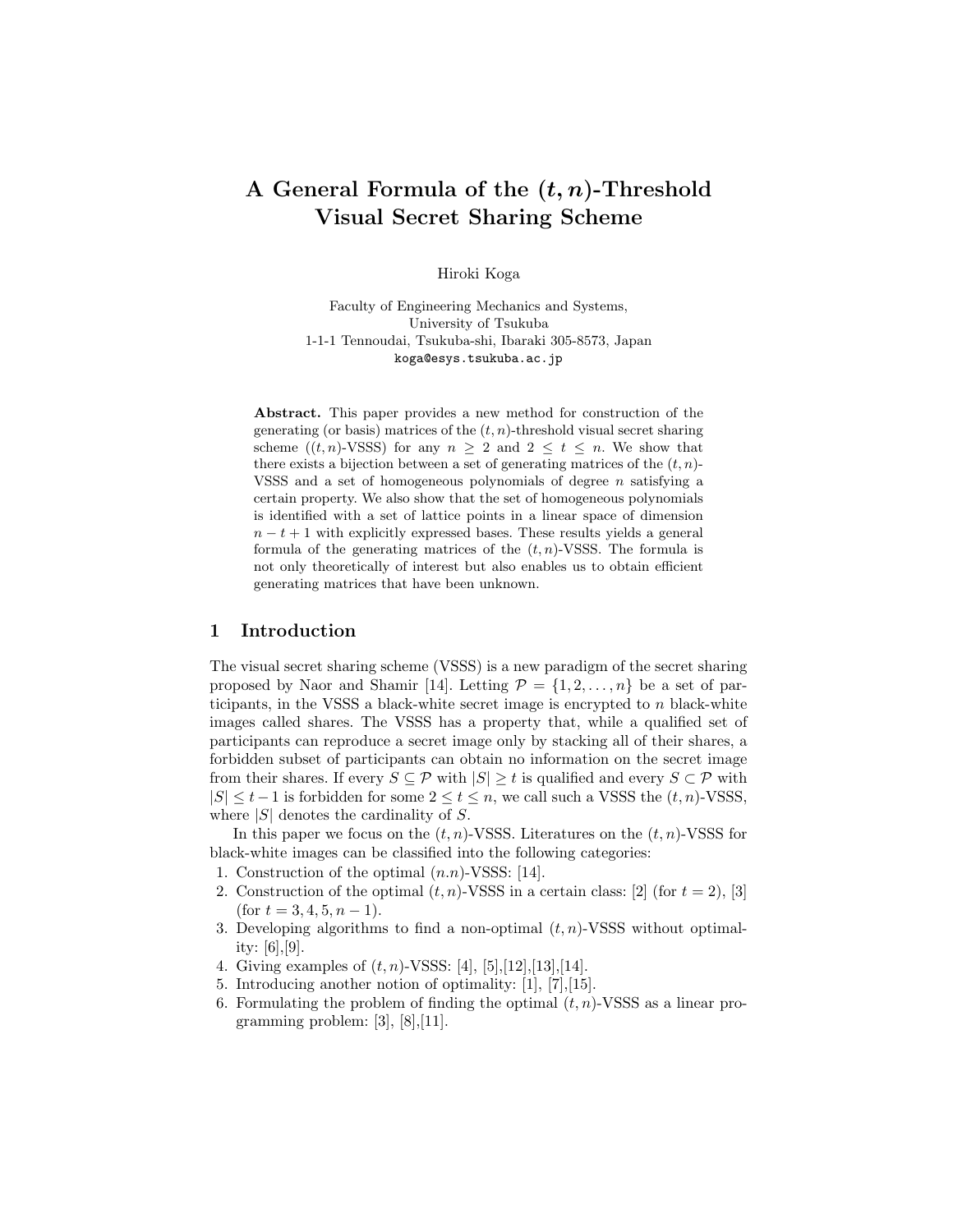Here, the optimality of the  $(t, n)$ -VSSS is usually defined in terms of the clearness of the reproduced secret image obtained by stacking arbitrary  $t$  shares. In the literature above, however, the most important and fascinating problem of finding the optimal  $(t, n)$ -VSSS for arbitrary  $n \geq 2$  and  $2 \leq t \leq n$  still remains unsolved.

The  $(t, n)$ -VSSS is realized by using a pair of matrices  $(X_0, X_1)$  called generating matrices (though  $(X_0, X_1)$  is sometimes called basis matrices, we use a different terminology in order to avoid confusion). In this paper we propose a simple method for obtaining pairs of generating matrices of the  $(t, n)$ -VSSS that is valid for all  $n \geq 2$  and  $2 \leq t \leq n$ . The polynomial representation of generating matrices, which was first proposed by [10] and was extended by [12, 13], gives a key to the method. We show that a pair of generating matrices in a certain class can be identified with a lattice point in a linear space of homogeneous polynomials of dimension  $n - t + 1$ . More precisely, letting  $e_{t,n}^{(i)}$ ,  $i = 0, 1, \ldots, n - t$ , be the bases of the linear space, for each  $(\beta_0, \beta_1, \ldots, \beta_{n-t}) \in \mathcal{B}_{n-t+1}$ , where  $\mathcal{B}_{n-t+1}$  is the collection of all  $(\beta_0, \beta_1, \ldots, \beta_{n-t})$  satisfying  $\beta_i \in \mathbf{Z}$  for all  $i = 0, 1, \ldots, n-t$ and  $\sum_{i=0}^{n-t} \beta_i > 0$ , we can identify  $f = \sum_{i=0}^{n-t} e_{t,n}^{(i)}$  as a pair of generating matrices. In addition, if we apply a simple operation to such  $f$ , we can obtain more efficient pair of generating matrices each of which belongs to a class of matrices that is often treated.

We can use the proposed method for obtaining suboptimal pairs of generating matrices. The optimality can be defined in arbitrary sense, that is, we can maximize the relative difference [14] or minimize the number of subpixels. We have only to consider a finite subset  $\mathcal{B}_{n-t+1}' \subset \mathcal{B}_{n-t+1}$  and exhaustively search for a pair of generating matrices in  $\mathcal{B}'_{n-t+1}$  that is the most desirable. We checked that this search is realistic if  $n \leq 9$  and found interesting examples of the  $(t, n)$ -VSSS that have been unknown.

This paper is organized as follows. In Section 2 we first define the  $(t, n)$ -VSSS mathematically. Then, we introduce important classes of matrices called columnpermuting matrices (CPMs) [10] and different permuting matrices (DPMs) [12]. We explain several properties on concatenations of CPMs or DPMs. Section 3 is devoted to description of main results of this paper. We first show that there exists a bijection from the pairs of matrices realizing the  $(t, n)$ -VSSS to the set of homogeneous polynomials of degree  $n$  satisfying a certain property. We next show that for any  $n \geq 2$  and  $2 \leq t \leq n$  such homogeneous polynomials are regarded as lattice points of a linear space of dimension  $n - t + 1$ . These results mean that, surprisingly, any one of such lattice points yields a pair of generating matrices of the  $(t, n)$ -VSSS. We also give suboptimal pairs of generating matrices of the  $(t, n)$ -VSSS obtained for all  $n \leq 9$  that was found by computer search.

## 2 Visual Secret Sharing Scheme

## 2.1 Definition of the Visual Secret Sharing Scheme

Let  $\mathcal{P} = \{1, 2, ..., n\}$  be a set of participants, where  $n \geq 2$ . Denote the set composed by all the subsets of  $P$  by  $2^P$ . Given an  $n \times m$  Boolean matrix X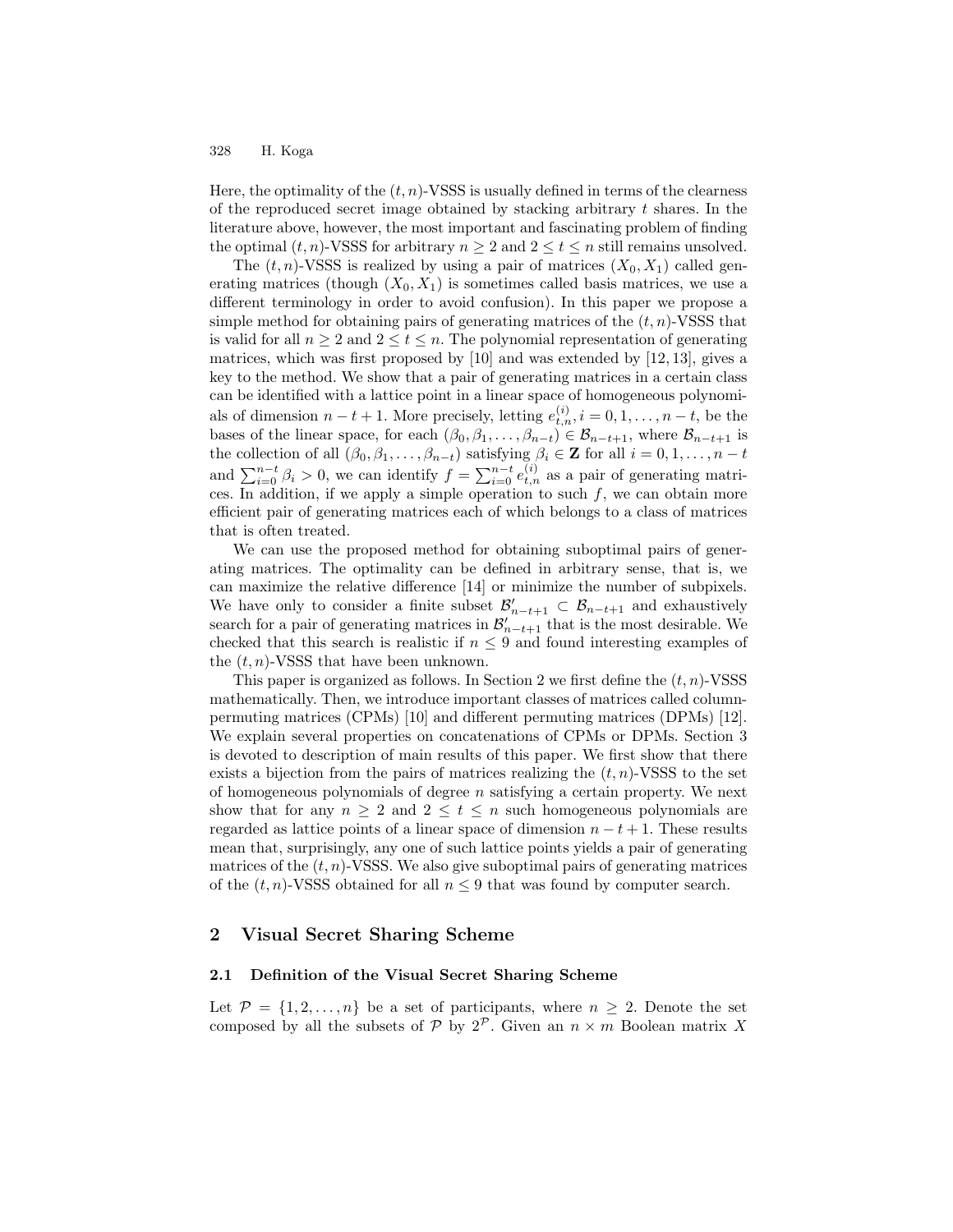and an  $S \in 2^{\mathcal{P}}$ , we define  $X[S]$  as the  $|S| \times m$  matrix that is the restriction of X to the rows specified by S. The "or" of all the rows in  $X[S]$  is denoted by  $OR(X[S])$ . In addition, the Hamming weight of  $OR(X[S])$  is denoted by  $h(\text{OR}(X[S]))$ . Letting t be an arbitrary integer satisfying  $2 \le t \le n$ , we define the  $(t, n)$ -threshold visual secret sharing scheme  $((t, n)$ -VSSS for short) in the following way:

**Definition 1 (Naor and Shamir [14]).** Let  $\mathcal{C}_0$  and  $\mathcal{C}_1$  be collections of  $n \times m$ matrices. We say that a pair  $(C_0, C_1)$  forms the  $(t, n)$ -VSSS if  $(C_0, C_1)$  satisfies both of the following two conditions:

- 1. There exist constants  $d > 0$  and  $\alpha > 0$  satisfying:
	- (a) For any  $S \in 2^{\mathcal{P}}$  with  $|S| = t$ ,  $h(\text{OR}(X[S])) \leq d \alpha m$  for all  $X \in \mathcal{C}_0$ . (b) For any  $S \in 2^{\mathcal{P}}$  with  $|S| = t$ ,  $h(\text{OR}(X[S])) \geq d$  for all  $X \in \mathcal{C}_1$ .
- 2. For an  $S \in 2^{\mathcal{P}}$  and  $i = 0, 1$  define  $\mathcal{D}_i[S]$  as the collection of  $X[S], X \in \mathcal{C}_i$ . Then, for any  $S \in 2^{\mathcal{P}}$  with  $|S| < t$   $\mathcal{D}_0[S]$  and  $\mathcal{D}_1[S]$  are indistinguishable in the sense that they contain the same matrices with the same frequencies.

A secret image, which is assumed to be a black-white image, is encrypted into n images called shares in the following way. In fact, every pixel in a secret image is encrypted as m pixels called *subpixels* in each share. We first choose an element  $X \in \mathcal{C}_0$  ( $X \in \mathcal{C}_1$ ) randomly with uniform distribution if a pixel to be encrypted is white (black). Then, for  $i = 1, 2, \ldots, n$  we encrypt the pixel as the m subpixels specified by the i-th row of X. This encryption is repeated until all the pixels in a secret image are encrypted. We assume that the  $i$ -th share is distributed to the participant i for  $i = 1, 2, \ldots, n$ .

Condition 1-(a) in Definition 1 guarantees that for any  $S \in 2^{\mathcal{P}}$  with  $|S| = t$  a black-white secret image is reproduced only by stacking all of the shares specified by  $S$ . When we stack arbitrary  $t$  shares in an arbitrary order, we can perceive a gap of the Hamming weights more than  $\alpha m$  consisting in stacked m subpixels. That is, the m stacked subpixels corresponding to a white pixel in the secret image look brighter than the m stacked subpixels corresponding to a black pixel. Here, the parameter  $\alpha$  is called the *relative difference* [14]. In general, the greater  $\alpha$  becomes, the clearer we can perceive the secret image. On the other hand, condition 2 in Definition 1 means that no information on the secret image is revealed from the shares specified by S for any  $S \in 2^{\mathcal{P}}$  with  $|S| \leq t - 1$ . In fact, if  $|S| \leq t-1$ , the participants in S can obtain no information on the color of a pixel because both  $\mathcal{D}_0[S]$  and  $\mathcal{D}_1[S]$  contain  $X[S]$  with the same frequencies.

It is often that  $C_0$  and  $C_1$  are constructed from all the permutations of rows of two matrices  $X_0$  and  $X_1$ . We call such matrices the *generating matrices*. Though such matrices are sometimes called the basis matrices rather than the generating matrices [2, 3], we call  $(X_0, X_1)$  a pair of generating matrices in this paper because we use the term "basis" for expressing a different, but an ordinary, notion. Throughout this paper we consider construction of the  $(t, n)$ -VSSS using a pair of generating matrices. See [14] for examples of generating matrices.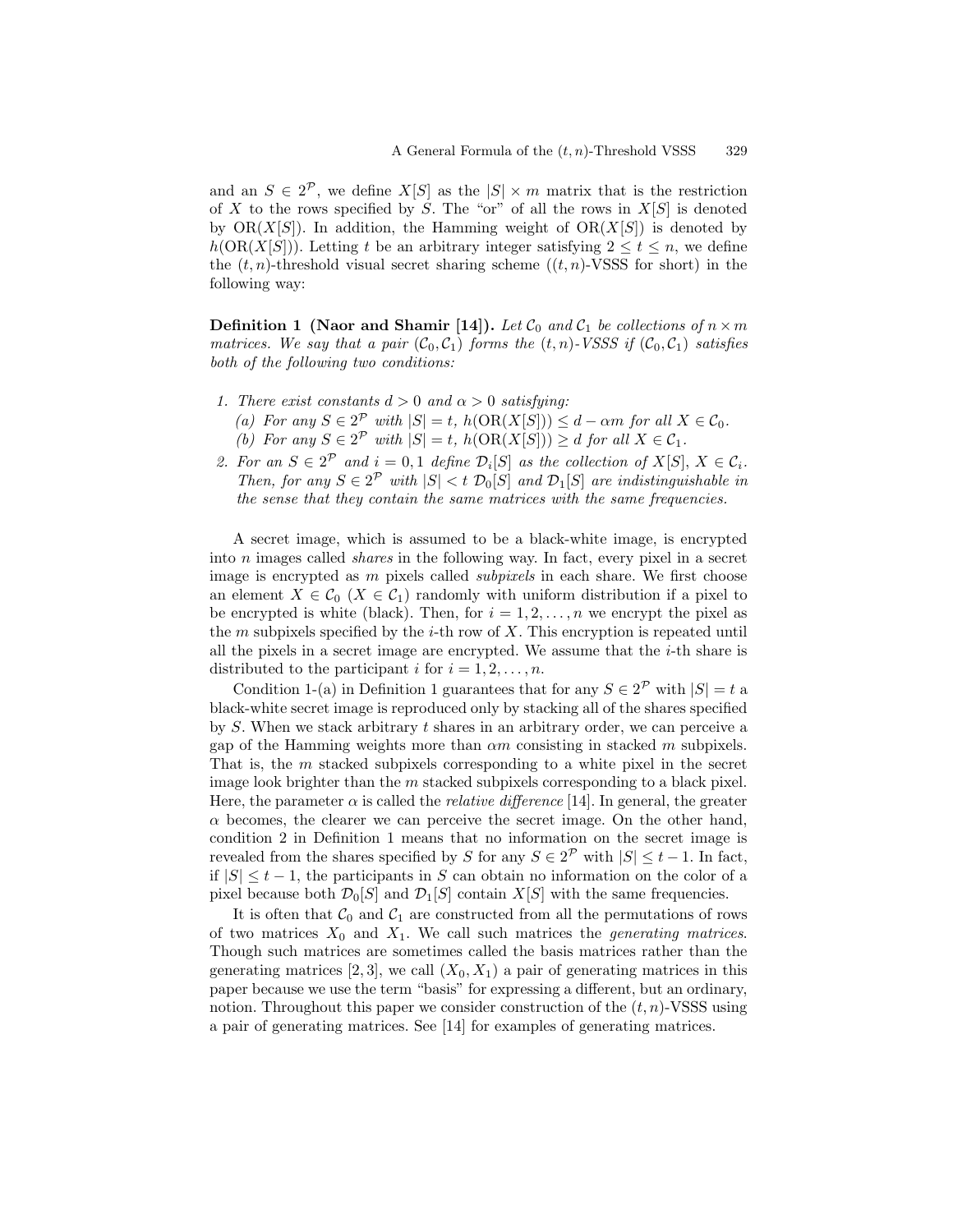#### 2.2 Polynomial Representation of Generator Matrices

Hereafter, we consider the generating matrices that belong to a certain class. We define two classes of matrices called the column-permuting matrices (CPMs) [10] and the different permuting matrices (DPMs) [12].

Consider a Boolean vector  $V = [v_1, v_2, \dots, v_n]^T$  with n components, where the superscript  $T$  denotes the transpose. We can obtain  $n!$  vectors from all the permutations (permitting multiplicity) of components of V. The  $n \times n!$  matrix  $M_n(v_1, v_2, \ldots, v_n)$  containing all of such n! vectors as rows is called a columnpermuting matrix (CPM) of order n [10]. For the case of  $n = 3$  and  $V = [0, 0, 1]^T$ ,  $M_3(0, 0, 1)$  can be expressed as

$$
M_3(0,0,1) = \begin{bmatrix} 0 & 0 & 1 & 0 & 1 & 0 \\ 0 & 0 & 0 & 1 & 0 & 1 \\ 1 & 1 & 0 & 0 & 0 & 0 \end{bmatrix} . \tag{1}
$$

(In order to avoid confusion, readers may consider  $M_3(v_1, v_2, v_3)$  with distinct  $v_1, v_2$  and  $v_3$  and set  $v_1 = 0$ ,  $v_2 = 0$  and  $v_3 = 1$ .) We regard two CPMs as identical if an adequate permutation of rows of one equals to the other. We represent the CPM obtained from a vector with k 1's and  $n - k$  0's as the monomial  $a^{n-k}z^k$ , where a and z are the symbols corresponding to 0 and 1, respectively. For example,  $M_3(0,0,1)$  in (1) is represented as  $a^2z$ .

Next, we consider concatenations of CPMs. Letting  $M_n(u_1, u_2, \ldots, u_n)$  and  $M_n(v_1, v_2, \ldots, v_n)$  be two CPMs with  $v_i, u_i \in \{0, 1\}$  for all  $i = 1, 2, \ldots, n$ , we denote the concatenation of  $M_n(u_1, u_2, \ldots, u_n)$  and  $M_n(v_1, v_2, \ldots, v_n)$  by  $M_n(u_1, u_2, \ldots, u_n) \odot M_n(v_1, v_2, \ldots, v_n)$ . Here, we regard  $M_n(u_1, u_2, \ldots, u_n) \odot$  $M_n(v_1, v_2, \ldots, v_n)$  as the  $n \times (2n!)$  matrix containing all the permutations (permitting multiplicity) of two Boolean vectors  $[u_1, u_2, \ldots, u_n]^T$  and  $[v_1, v_2, \ldots, v_n]^T$ . We regard two concatenations of CPMs as identical if an adequate permutation of rows of one equals the other. Letting  $[u_1, u_2, \ldots, u_n]^T$  be a Boolean vector with k 1's and  $n - k$  0's and  $[v_1, v_2, \ldots, v_n]^T$  a Boolean vector with l 1's and  $n - l$  0's, we represent  $M_n(u_1, u_2, \ldots, u_n) \odot M_n(v_1, v_2, \ldots, v_n)$  as the polynomial  $a^{n-k}z^k + a^{n-l}z^l$ . That is, the concatenation of matrices is represented by using + in the polynomial representation. In particular, for the case of  $k = l$  we express  $a^{n-k}z^k + a^{n-k}z^k$  as  $2a^{n-k}z^k$  for short. Obviously, any concatenation of CPMs of order  $n$  is represented as a homogeneous polynomial of  $a$  and  $z$  of degree  $n$ . In addition, it is important to notice that two concatenations of CPMs are identical if and only if the polynomial representation of one is equal to the other in the ordinary sense. For example, a concatenation of CPMs  $M_3(0, 0, 0) \odot M_3(0, 1, 1) \odot M_3(0, 1, 1) \odot M_3(1, 1, 1)$ , which is represented as  $a^3 + 2az^2 + z^3$ , is identical with another concatenation of CPMs  $M_3(0, 1, 1) \odot M_3(1, 1, 1) \odot M_3(0, 1, 1) \odot M_3(0, 0, 0)$  that also has the polynomial representation  $az^2 + z^3 + az^2 + a^3 = a^3 + 2az^2 + z^3$ .

It is important to notice that we can represent the operation in which we eliminate an arbitrary row from a CPM  $M_n(v_1, v_2, \ldots, v_n)$  as application of the partial differential operator  $\psi \stackrel{\text{def}}{=} \frac{\partial}{\partial a} + \frac{\partial}{\partial z}$  to the polynomial representation of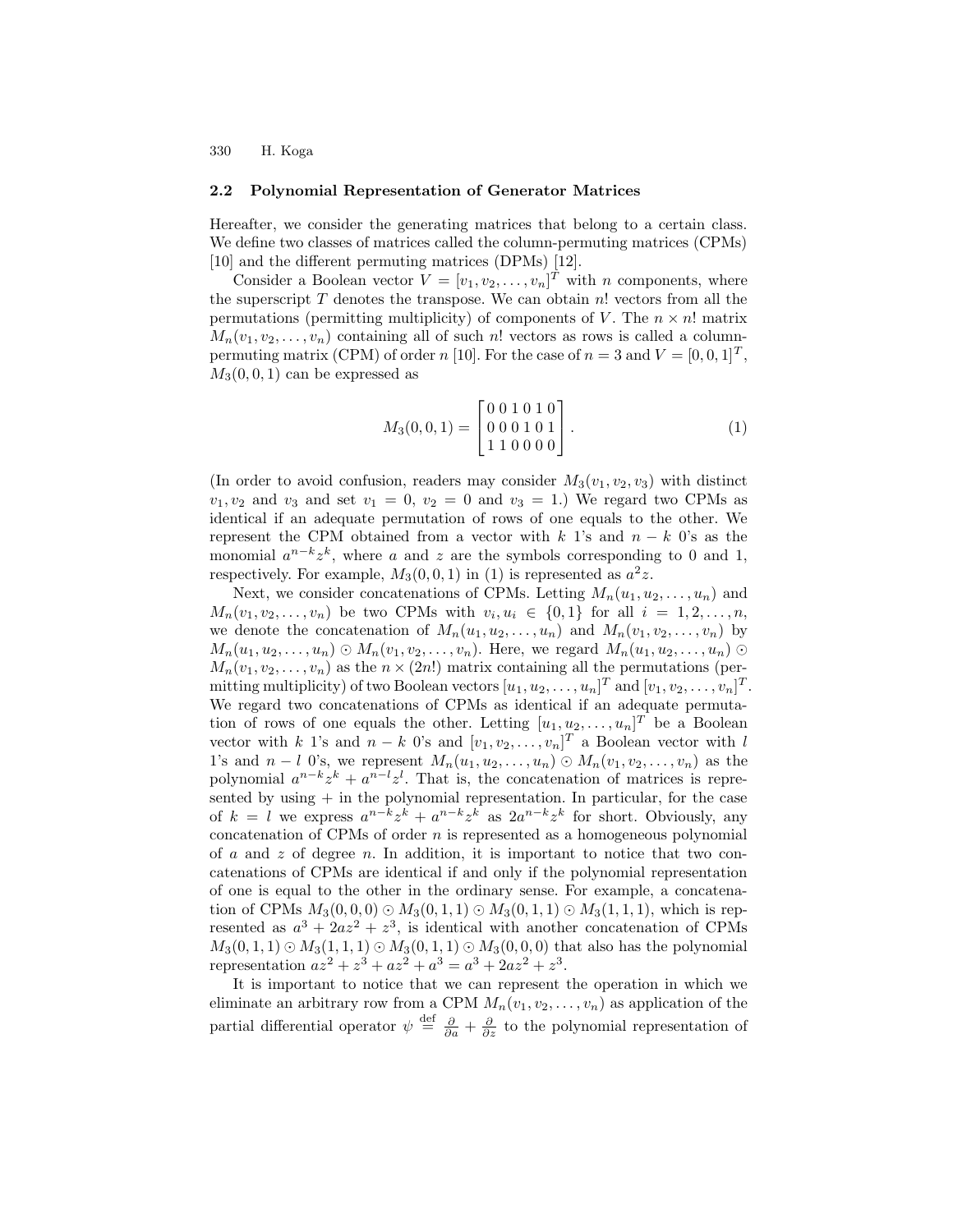$M_n(v_1, v_2, \ldots, v_n)$ . For example, if we eliminate the the third row of  $M_3(0, 0, 1)$ in (1), we have  $M_2(0,0) \odot M_2(0,1) \odot M_2(0,1)$ . This operation is represented as  $\psi(a^2z) = a^2 + 2az$  in the polynomial representation. The definition of the CPM guarantees that we can obtain the same matrix if we eliminate either the first row or the second row instead of the third row. In the same way, the operation eliminating j arbitrary rows from a CPM is represented as application of  $\psi$  to its polynomial representation repeatedly for  $j$  times. The repeated application of  $\psi$  for j times is denoted by  $\psi^j$ . It is obvious that the same property on the elimination of rows also holds for concatenations of CPMs.

Next, we define the different permuting matrix (DPM). While  $[3, 6, 9]$  use different terminology for the same class of matrices, we follow the terminology given in [12]. Consider a Boolean vector  $V = [v_1, v_2, \dots, v_n]^T$ . Suppose that V contains k 1's and  $n - k$  0's as its components. Then, we can obtain  $\binom{n}{k}$ different vectors from all the permutations of components of V. The  $n \times \binom{n}{k}$ matrix containing all of such  $\binom{n}{k}$  vectors as rows is called a different permuting matrix (DPM) of order n and is denoted by  $N_n(v_1, v_2, \ldots, v_n)$ . For the case of  $n = 3, N_3(0, 0, 0)$  and  $N_3(0, 0, 1)$  are written as

$$
N_3(0,0,0) = \begin{bmatrix} 0 \\ 0 \\ 0 \end{bmatrix} \text{ and } N_3(0,0,1) = \begin{bmatrix} 1 & 0 & 0 \\ 0 & 1 & 0 \\ 0 & 0 & 1 \end{bmatrix}.
$$
 (2)

It is important to notice that  $M_3(0, 0, 1)$  in (1) satisfies  $M_3(0, 0, 1) = N_3(0, 0, 1) \odot$  $N_3(0, 0, 1)$  (recall that rows of  $M_3(0, 0, 1)$  can be permuted adequately). More generally, for  $[v_1, v_2, \dots, v_n]^T$  containing k 1's and  $n - k$  0's, it is easy to verify that  $M_n(v_1, v_2, \ldots, v_n)$  is the concatenation of  $(n-k)!k! N_n(v_1, v_2, \ldots, v_n)$ 's. This motivates us to represent  $N_n(v_1, v_2, \ldots, v_n)$  as the monomial  $\frac{a^{n-k}z^k}{(n-k)!k}$  $\frac{a^{n} - z^{n}}{(n-k)!k!}$  [12]. In particular, for the cases of  $k = 0$  and  $k = n$  we use the representations  $\frac{a^n}{n!}$  and z n  $\frac{z^{n}}{n!}$ , respectively. We also use + for denoting concatenation of DPMs. Then, it obviously follows that eliminating an arbitrary row from a DPM is represented as application of  $\psi = \frac{\partial}{\partial a} + \frac{\partial}{\partial z}$  to the monomial representation of the DPM. In fact, if we eliminate the third row from  $N_3(0, 0, 1)$ , which is represented as  $\frac{a^2z}{2!1!}$ , we have the concatenation of DPMs represented as  $\psi(\frac{a^2z}{2!1!}) = az + \frac{a^2}{2!}$ . In addition, eliminating  $j$  arbitrary rows from a DPM is represented as application of  $\psi^j$  to its monomial representation. It is obvious that the same property on the elimination of rows holds for concatenations of DPMs.

Now, we introduce the following four sets of homogeneous polynomials:

$$
\mathcal{H}_n = \left\{ \sum_{i=0}^n \gamma_i a^{n-i} z^i : \gamma_i \in \mathbf{Z} \text{ for all } i = 0, 1, \dots n \right\},\tag{3}
$$

$$
\mathcal{H}_n^+ = \left\{ \sum_{i=0}^n \gamma_i a^{n-i} z^i : \gamma_i \in \mathbf{Z} \text{ and } \gamma_i > 0 \text{ for all } i = 0, 1, \dots n \right\},\tag{4}
$$

$$
\mathcal{K}_n = \left\{ \sum_{i=0}^n \gamma_i \frac{a^{n-i} z^i}{(n-i)! i!} : \gamma_i \in \mathbf{Z} \text{ for all } i = 0, 1, \dots n \right\},\tag{5}
$$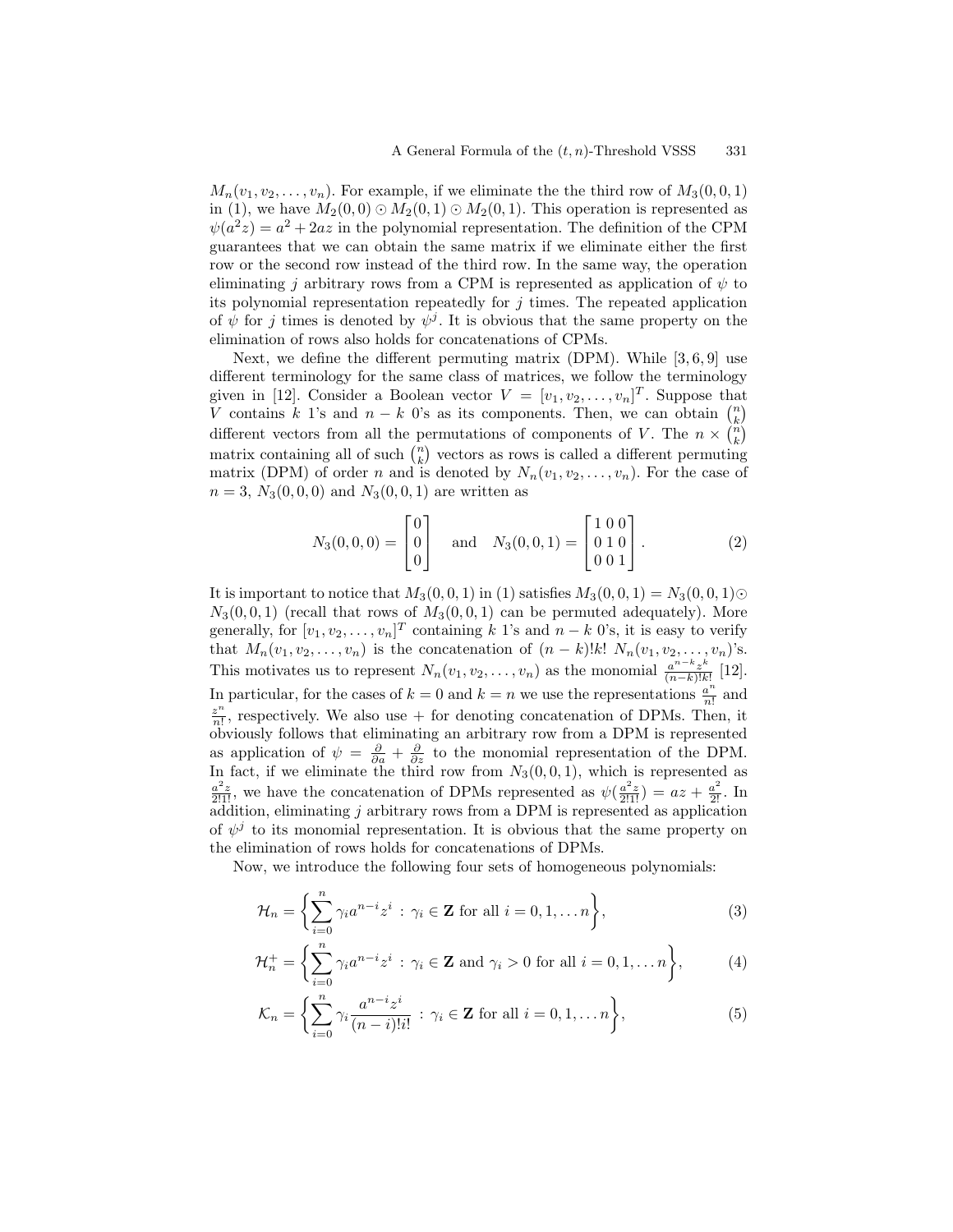$$
\mathcal{K}_n^+ = \left\{ \sum_{i=0}^n \gamma_i \frac{a^{n-i} z^i}{(n-i)! i!} : \gamma_i \in \mathbf{Z} \text{ and } \gamma_i > 0 \text{ for all } i = 0, 1, \dots n \right\},\qquad(6)
$$

where **Z** denotes the set of all integers. Then, as summary, we have the following proposition.

- **Proposition 1.** (a) Any concatenation of CPMs (DPMs) of order n is expressed as an element in  $\mathcal{H}^+_n$  ( $\mathcal{K}^+_n$ ). Conversely, any element in  $\mathcal{H}^+_n$  ( $\mathcal{K}^+_n$ ) is interpreted as a concatenation of CPMs (DPMs) of order n.
- (b) Let X be any concatenation of CPMs (DPMs) with the polynomial representation  $f \in \mathcal{H}_n^+$  ( $f \in \mathcal{K}_n^+$ ). Then, for any  $1 \leq j \leq n-1$  the polynomial representation of the matrix obtained by eliminating arbitrary j rows from X is given by  $\psi^j f$ .

Then, we have the following theorem. While the primary version of Theorem 1-(a) was given by Koga, Iwamoto and Yamamoto [10] for the  $(t, n)$ -VSSS of color images, Kuwakado and Tanaka [12] pointed out that Theorem 1-(b) holds for the case of  $(t, n)$ -VSSS of black-white images. Proof of Theorem 1 is given in Appendix A for readers' convenience.

**Theorem 1.** (a) Suppose that  $f_0 \in \mathcal{H}_n^+$  and  $f_1 \in \mathcal{H}_n^+$  satisfy

$$
\psi^{n-t+1} f_0 = \psi^{n-t+1} f_1 \tag{7}
$$

and

$$
\psi^{n-t} f_0|_{z=0} = C_0 a^t, \quad \psi^{n-t} f_1|_{z=0} = C_1 a^t \tag{8}
$$

for some nonnegative integers  $C_0$  and  $C_1$  with  $C_0 > C_1$ . Define  $X_0$  and  $X_1$ as the concatenations of CPMs with the polynomial expressions  $f_0$  and  $f_1$ , respectively. Then,  $(X_0, X_1)$  becomes a pair of generating matrices of the  $(t, n)$ -VSSS.

(b) Suppose that  $g_0 \in \mathcal{K}_n^+$  and  $g_1 \in \mathcal{K}_n^+$  satisfy

$$
\psi^{n-t+1}g_0 = \psi^{n-t+1}g_1\tag{9}
$$

and

$$
\psi^{n-t}g_0|_{z=0} = C_0 \frac{a^t}{t!}, \quad \psi^{n-t}g_1|_{z=0} = C_1 \frac{a^t}{t!}
$$
\n(10)

for some nonnegative integers  $C_0$  and  $C_1$  with  $C_0 > C_1$ . Define  $X_0$  and  $X_1$ as the concatenations of DPMs with the polynomial expressions  $g_0$  and  $g_1$ , respectively. Then,  $(X_0, X_1)$  becomes a pair of generating matrices of the  $(t, n)$ -VSSS.

We conclude this section with introducing two more notions. First, we define the decomposition of an element in  $\mathcal{H}_n$  or  $\mathcal{K}_n$ . If an  $f \in \mathcal{H}_n$  is written as  $f = f^+ - f^-$ , where  $f^+$  and  $f^-$  belong to  $\mathcal{H}_n^+ \cup \{0\}$  and  $f^+$  and  $f^-$  contain no term in common, we call  $f = f^+ - f^-$  the *decomposition* of f. For example, if  $f = a^2z - az^2 + z^3 \in H_3$ , we have  $f^+ = a^2z + z^3$  and  $f^- = az^2$ . Note that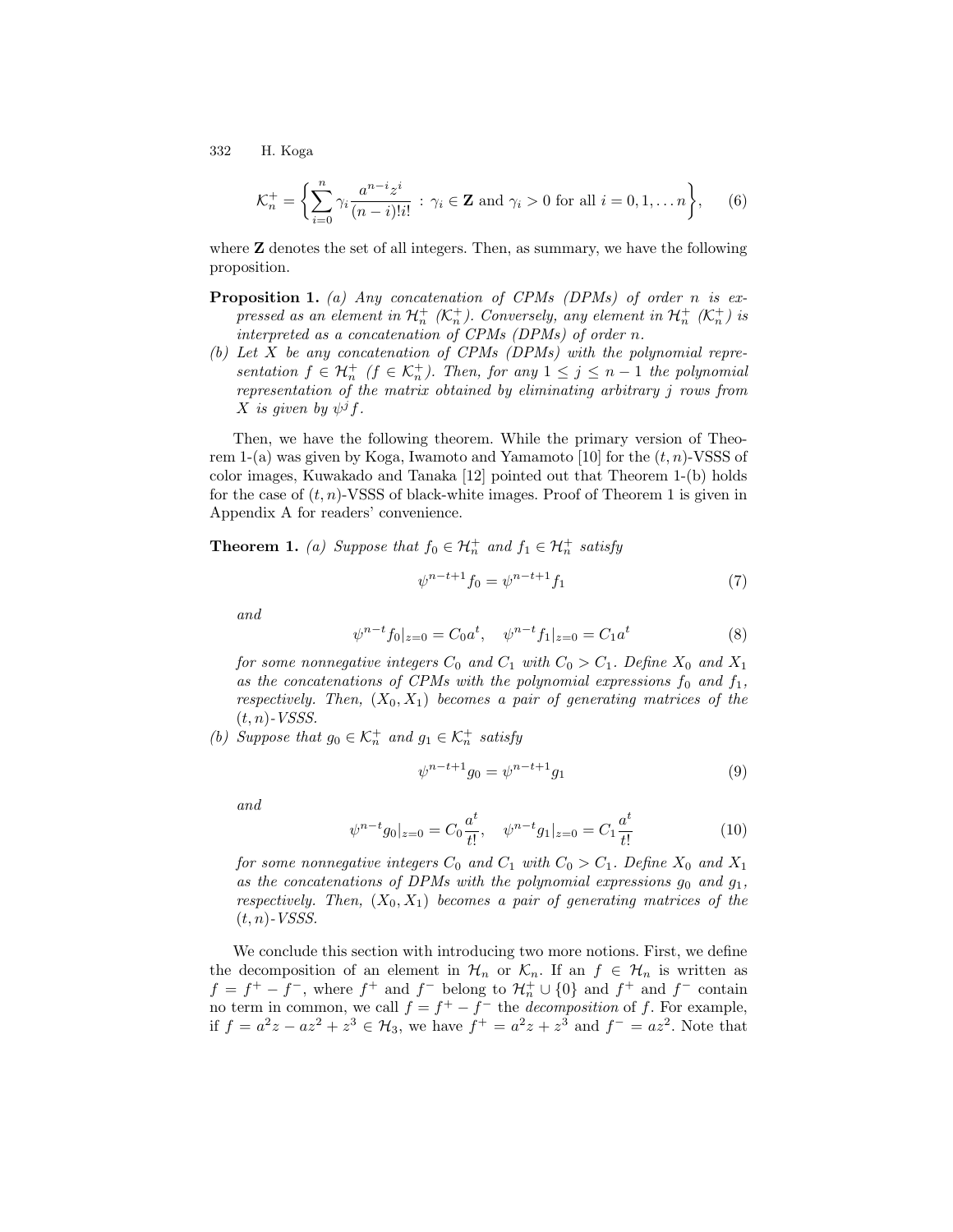the decomposition is unique and  $f^+(f^-)$  equals zero if all the terms in f have negative (positive) coefficients. The decomposition of  $g \in \mathcal{K}_n$  is defined in the same way. That is, if  $g = \frac{a^3}{3!} - \frac{a^2 z}{2!1!} + 2\frac{z^3}{3!} \in \mathcal{K}_3$ , we have  $g^+ = \frac{a^3}{3!} + 2\frac{z^3}{3!}$  and  $g^{-} = \frac{a^2 z}{2!1!}$ . Next, we define the norm of  $f \in \mathcal{H}_n$ . Suppose that f is expressed as  $f = \sum_{i=0}^{n} \gamma_i a^{n-i} z^i$ . Then, the norm  $||f||$  of f is defined by  $||f|| = \sum_{i=0}^{n} |\gamma_i|$ , where  $|\gamma_i|$  denotes the absolute value of  $\gamma_i$ . Clearly,  $||f|| \geq 0$  for all  $f \in \mathcal{H}_n$  and  $||f|| = 0$  if and only if  $f = 0$ . It is clear that for the matrix X with a polynomial expression  $f \in \mathcal{H}_n^+$ , ||f|| means the number of CPMs contained in X.

## 3 Main Results

#### 3.1 Characterization of the  $(t, n)$ -VSSS as a Vector Space

Theorem 1-(a) guarantees that, if we can find  $f_0 \in \mathcal{H}_n^+$  and  $f_1 \in \mathcal{H}_n^+$  satisfying (7) and (8), we obtain a pair of generating matrices  $(X_0, X_1)$  of the  $(t, n)$ -VSSS, where  $X_0$  and  $X_1$  are the concatenations of CPMs corresponding to  $f_0$  and  $f_1$ , respectively. However, Theorem 1 does not tell us at all how we can find such  $f_0$ and  $f_1$ . Since  $\psi^{n-t+1}$  and  $\psi^{n-t}$  are linear, the homogeneous polynomial  $f \in \mathcal{H}_n$ defined by  $f = f_0 - f_1$  satisfies  $\psi^{n-t+1} f = 0$  and  $\psi^{n-t} f|_{z=0} = C a^t$  for some integer  $C > 0$ . This motivates us to define the following subsets of  $\mathcal{H}_n$  and  $\mathcal{K}_n$ .

$$
\mathcal{F}_{t,n} = \{ f \in \mathcal{H}_n : \psi^{n-t+1} f = 0 \text{ and } \psi^{n-t} f|_{z=0} = Ca^t \text{ for some integer } C > 0 \},
$$
  

$$
\mathcal{G}_{t,n} = \{ g \in \mathcal{K}_n : \psi^{n-t+1} g = 0 \text{ and } \psi^{n-t} g|_{z=0} = C \frac{a^t}{t!} \text{ for some integer } C > 0 \}.
$$

We also define the sets of pairs of matrices by

$$
\mathcal{M}_{t,n} = \{ (X_0, X_1) : X_0 \text{ and } X_1 \text{ satisfy all of } (A_1), (B_1), (C_1), (D_1) \},
$$
  

$$
\mathcal{N}_{t,n} = \{ (X_0, X_1) : X_0 \text{ and } X_1 \text{ satisfy all of } (A_2), (B_2), (C_1), (D_1) \},
$$

where conditions  $(A_1)$ ,  $(A_2)$ ,  $(B_1)$ ,  $(B_2)$ ,  $(C_1)$  and  $(D_1)$  are given as follows:

- $(A_1)$  both  $X_0$  and  $X_1$  are concatenations of CPMs,
- $(A_2)$  both  $X_0$  and  $X_1$  are concatenations of DPMs,
- $(B_1)$   $X_0$  and  $X_1$  contain no CPM in common,
- $(B_2)$   $X_0$  and  $X_1$  contain no DPM in common,
- $(C_1)$   $X_0[S] = X_1[S]$  for any  $S \in 2^P$  with  $|S| = t 1$ , where the equality  $X_0[S] = X_1[S]$  is interpreted in the sense that  $X_1[S]$  coincides  $X_0[S]$  by an adequate permutation of rows,
- $(D_1)$   $h(\text{OR}(X_0[S])) < h(\text{OR}(X_1[S]))$  for any  $S \in 2^P$  with  $|S| = t$ , where  $h(\cdot)$ denotes the Hamming weight.

That is,  $\mathcal{M}_{t,n}(\mathcal{N}_{t,n})$  is the set of all the pairs of generating matrices obtained by concatenations of CPMs (DPMs) containing no CPM (DPM) in common. Then, we have the following theorem that is a stronger version of Theorem 1.

**Theorem 2.** For any  $n \geq 2$  and  $2 \leq t \leq n$ , there exist bijections  $\varphi : \mathcal{M}_{t,n} \to$  $\mathcal{F}_{t,n}$  and  $\sigma : \mathcal{N}_{t,n} \to \mathcal{G}_{t,n}$ .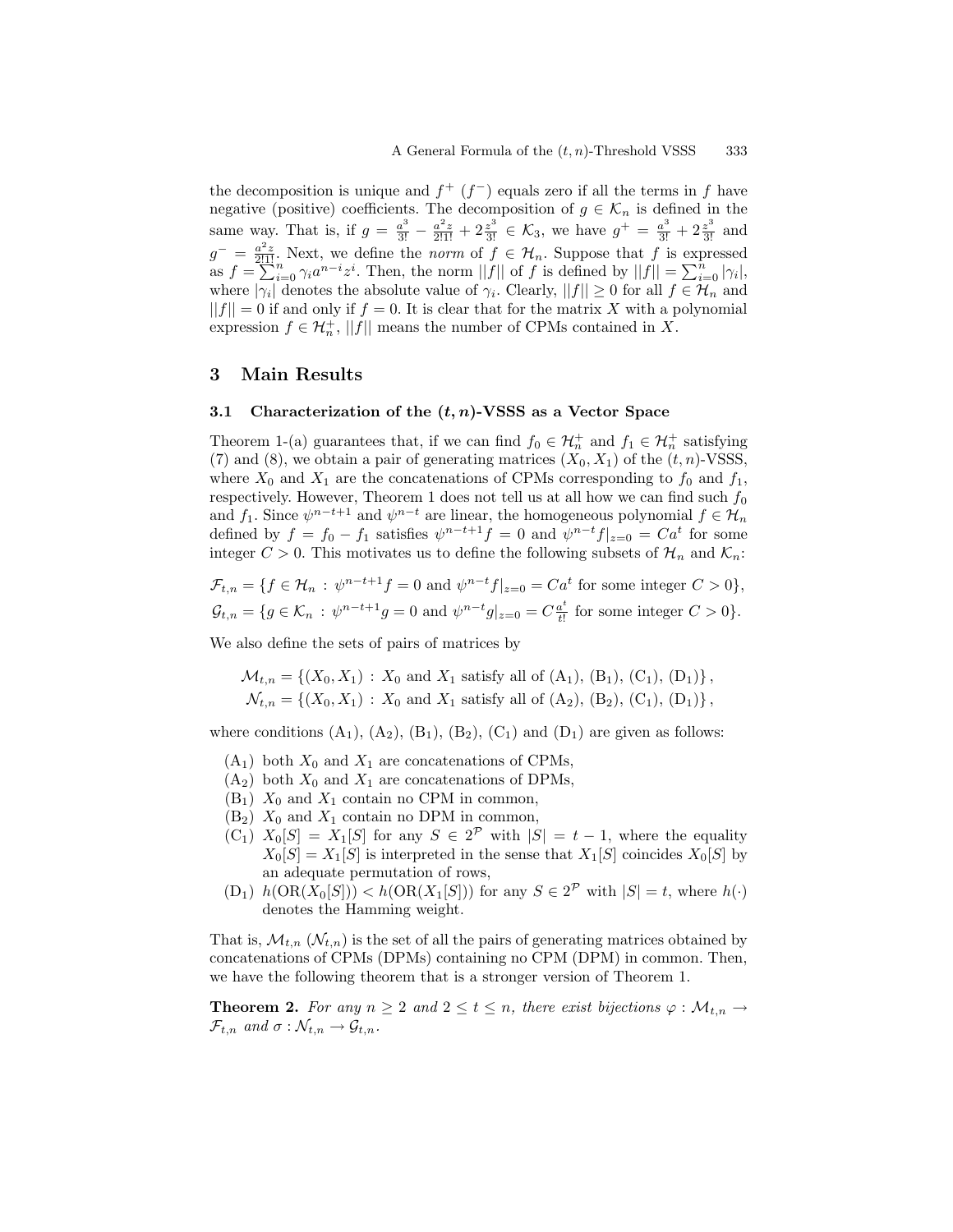*Proof.* We only prove the existence of a bijection  $\varphi : \mathcal{M}_{t,n} \to \mathcal{F}_{t,n}$  below because the existence of  $\sigma : \mathcal{N}_{t,n} \to \mathcal{G}_{t,n}$  can be proved in the same way.

Suppose that  $(X_0, X_1) \in \mathcal{M}_{t,n}$ . Since  $X_0$  and  $X_1$  are assumed to be concatenations of CPMs, Proposition 1 guarantees that there exist unique  $f_0 \in \mathcal{H}_n^+$  and  $f_1 \in \mathcal{H}_n^+$  corresponding to  $X_0$  and  $X_1$ , respectively. In addition, we note that the converse of Theorem 1 is also true. That is, such  $f_0$  and  $f_1$  satisfy (7) and (8). We define f by  $f = f_0 - f_1$ . Clearly, f belongs to  $\mathcal{H}_n$  and satisfies

$$
\psi^{n-t+1}f = 0 \quad \text{and} \quad \psi^{n-t}f|_{z=0} = (C_1 - C_2)a^t \tag{11}
$$

due to the linearity of  $\psi^{n-t+1}$  and  $\psi^{n-t}$ . Since  $C_1 > C_2$  from Definition 1 and the definitions of  $f_0, f_1$  and  $f$ , (11) guarantees that  $f \in \mathcal{F}_{t,n}$ . We define  $\varphi$  as the mapping that maps a pair  $(X_0, X_1) \in \mathcal{M}_{t,n}$  to  $f = f_0 - f_1 \in \mathcal{F}_{t,n}$ , where  $f_0$  and  $f_1$  are the polynomial representations of  $X_0$  and  $X_1$ , respectively.

First, we prove that  $\varphi$  is one-to-one. Assume that  $(X_0, X_1) \in \mathcal{M}_{t,n}$  and  $(\tilde{X}_0, \tilde{X}_1) \in \mathcal{M}_{t,n}$  satisfy  $\varphi(X_0, X_1) = \varphi(\tilde{X}_0, \tilde{X}_1)$ . Let  $f_0, f_1, \tilde{f}_0$  and  $\tilde{f}_1$  be the polynomial expressions of  $X_0, X_1, \tilde{X}_0$  and  $\tilde{X}_1$ , respectively. Note that, since  $(X_0, X_1) \in \mathcal{M}_{t,n}$ ,  $f_0$  and  $f_1$  contain no term in common due to the definition of  $\mathcal{M}_{t,n}$ . Similarly,  $\tilde{f}_0$  and  $\tilde{f}_1$  contain no term in common as well. It is important to notice that  $\varphi(X_0, X_1) = \varphi(\tilde{X}_0, \tilde{X}_1)$  means that  $f_0 - f_1 = \tilde{f}_0 - \tilde{f}_1$ , i.e.,

$$
f_0 - \tilde{f}_0 = f_1 - \tilde{f}_1. \tag{12}
$$

Now, define h by  $h = f_0 - \tilde{f}_0$ . Clearly,  $h \in \mathcal{H}_n$  because both  $f_0$  and  $\tilde{f}_0$  belong to  $\mathcal{H}_n$ . Denoting the decomposition of h by  $h = h^+ - h^-$ , (12) leads to

$$
\begin{cases}\nf_0 + h^- = \tilde{f}_0 + h^+, \\
f_1 + h^- = \tilde{f}_1 + h^+.\n\end{cases}
$$
\n(13)

Since  $h^+$  and  $h^-$  contain no term in common due to the definition of the decomposition, (13) means that both  $f_0$  and  $f_1$  contain  $h^+$  in common. This implies that  $h^+ = 0$  because  $f_0$  and  $f_1$  contain no term in common by assumption. Similarly, we obtain  $h^- = 0$ , and therefore, we have  $h = 0$ . By combining  $h = 0$ with (12), we have  $f_0 - f_1 = \tilde{f}_0 - \tilde{f}_1$ , i.e.,  $(X_0, X_1) = (\tilde{X}_0, \tilde{X}_1)$ , which shows that  $\varphi$  is one-to-one.

Next, we prove that  $\varphi$  is onto. To this end, fix an  $f \in \mathcal{F}_{t,n}$  arbitrarily. Then, it holds that  $\psi^{n-t+1} f = 0$  and  $\psi^{n-t} f|_{z=0} = C a^t$  for some integer  $C > 0$ . Letting  $f = f^+ - f^-$  be the decomposition of f, it follows that  $\psi^{n-t+1}f^+ = \psi^{n-t+1}f^$ and

$$
\psi^{n-t}f|_{z=0} = \psi^{n-t}f^+|_{z=0} - \psi^{n-t}f^-|_{z=0} = Ca^t \tag{14}
$$

owing to the linearity of  $\psi^{n-t+1}$  and  $\psi^{n-t}$ . In addition, since  $f^+$  and  $f^-$  belong to  $\mathcal{H}_n^+ \cup \{0\}$ , there exist integers  $C_0 \geq 0$  and  $C_1 \geq 0$  such that  $\psi^{n-t} f^+|_{z=0} =$  $C_0 a^t$  and  $\psi^{n-t} f^{-}|_{z=0} = C_1 a^t$ . In view of (14),  $C_0$  and  $C_1$  satisfy  $C_0 = C_1 + C_2 a^t$  $C > C_1$ . Therefore, by virtue of Theorem 1-(a), the pair of matrices  $(X_0, X_1)$ corresponding to  $(f^+, f^-)$  satisfies  $(X_0, X_1) \in \mathcal{M}_{t,n}$ .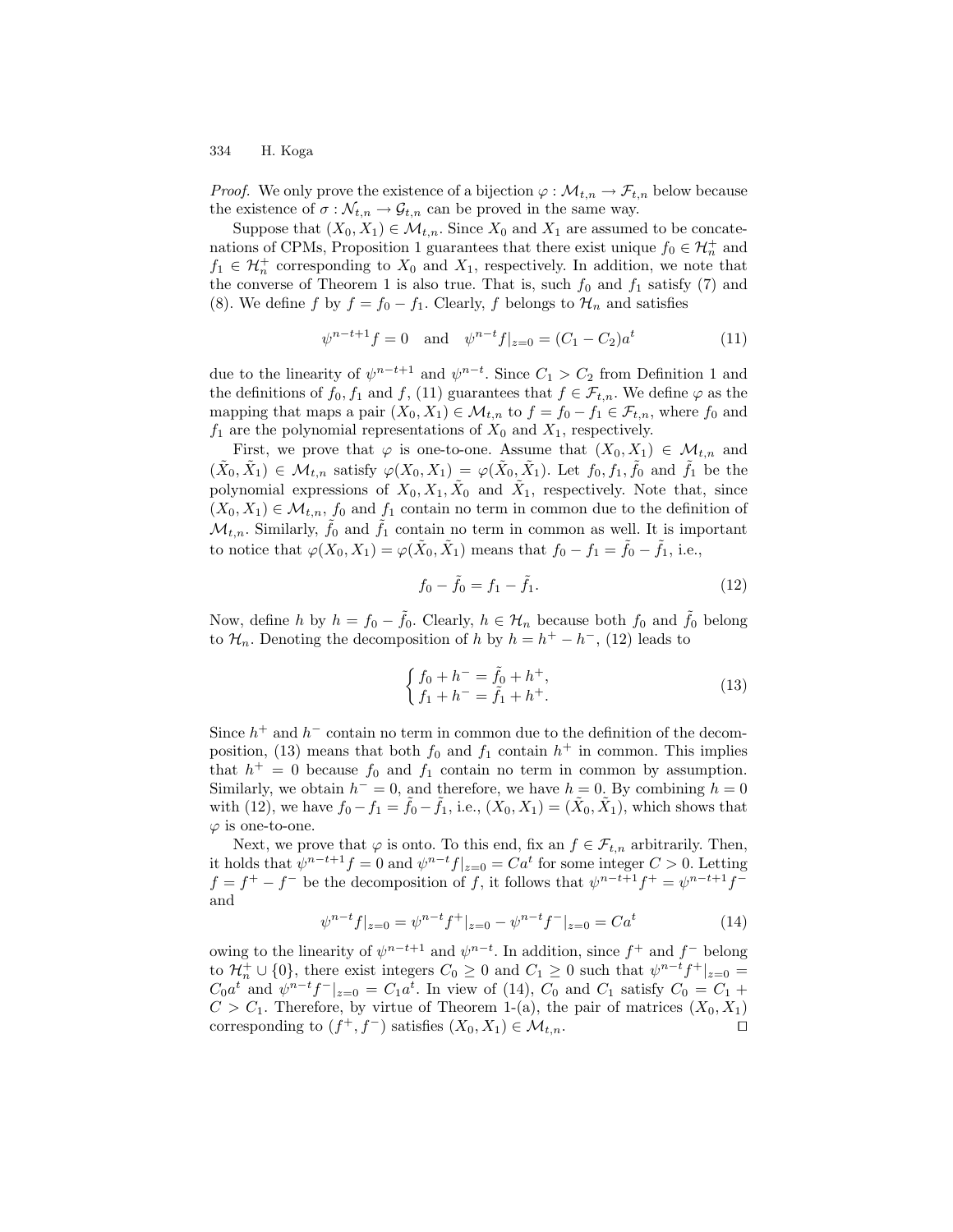Since Theorem 2 guarantees the existence of a bijection  $\varphi : \mathcal{M}_{t,n} \to \mathcal{F}_{t,n}$ , we can know more about  $\mathcal{M}_{t,n}$  by developing properties of  $\mathcal{F}_{t,n}$ . The following lemma characterizes a key property of a set including  $\mathcal{F}_{t,n}$ .

Lemma 1. Define

$$
\mathcal{E}_{t,n} = \left\{ f \in \mathcal{R}_n \, : \, \psi^{n-t+1} f = 0 \right\},\tag{15}
$$

where

$$
\mathcal{R}_n = \left\{ \sum_{i=0}^n \gamma_i a^{n-i} z^i \, : \, \gamma_i \in \mathbf{R} \right\}
$$

and **R** denotes the set of all real numbers. Then,  $\mathcal{E}_{t,n}$  is a linear space of dimension  $n - t + 1$  with bases

$$
e_{t,n}^{(i)} = a^{n-t-i} z^i (a-z)^t, \quad i = 0, 1, \dots, n-t.
$$
 (16)

*Proof.* Clearly, the linearity of  $\psi^{n-t+1}$  implies that  $\mathcal{E}_{t,n}$  is a linear space. We prove both  $\dim \mathcal{E}_{t,n} \geq n-t+1$  and  $\dim \mathcal{E}_{t,n} \leq n-t+1$ , where  $\dim \mathcal{E}_{t,n}$  denotes the dimension of  $\mathcal{E}_{t,n}$ . We can see that  $e_{t,n}^{(i)}$ ,  $0 \leq i \leq n-t$ , form bases of  $\mathcal{E}_{t,n}$ from the proof below.

First, we prove dim  $\mathcal{E}_{t,n} \geq n-t+1$ . We use the formula similar to the Leibniz formula

$$
\psi^k(fg) = \sum_{j=0}^k \binom{k}{j} (\psi^{k-j} f)(\psi^j g) \tag{17}
$$

for all  $k \geq 1$  and infinitely differentiable f and g, which can be easily proved by induction on k. Letting i an arbitrary integer with  $0 \le i \le n-t$ , it follows from (17) that

$$
\psi^{n-t+1} e_{t,n}^{(i)} = \psi^{n-t+1} \left( a^{n-t-i} z^i (a-z)^t \right)
$$
  
= 
$$
\sum_{j=0}^{n-t+1} {n-t+1 \choose j} \left( \psi^{n-t+1-j} (a^{n-t-i} z^i) \right) \left( \psi^j (a-z)^t \right). \tag{18}
$$

By noticing that  $\psi^j(a-z)^t = 0$  for all  $j \geq 1$ , (18) leads to

$$
\psi^{n-t+1}e_{t,n}^{(i)} = \left[\psi^{n-t+1}\left(a^{n-t-i}z^i\right)\right](a-z)^t = 0\tag{19}
$$

where the last equality in (19) follows because  $\psi^{n-t+1}f = 0$  for any  $f \in \mathcal{R}_k$  with  $k < n - t + 1$ . Hence, we have  $\psi^{n-t+1} e_{t,n}^{(i)} = 0$  for all  $i = 0, 1, ..., n - t$ .

We can verify that  $e_{t,n}^{(i)}$ ,  $0 \le i \le n-t$ , are linearly independent in the following way. Assume that there exist real numbers  $\beta_0, \beta_1, \ldots, \beta_{n-t}$  satisfying

$$
\sum_{i=0}^{n-t} \beta_i e_{t,n}^{(i)} = 0.
$$
\n(20)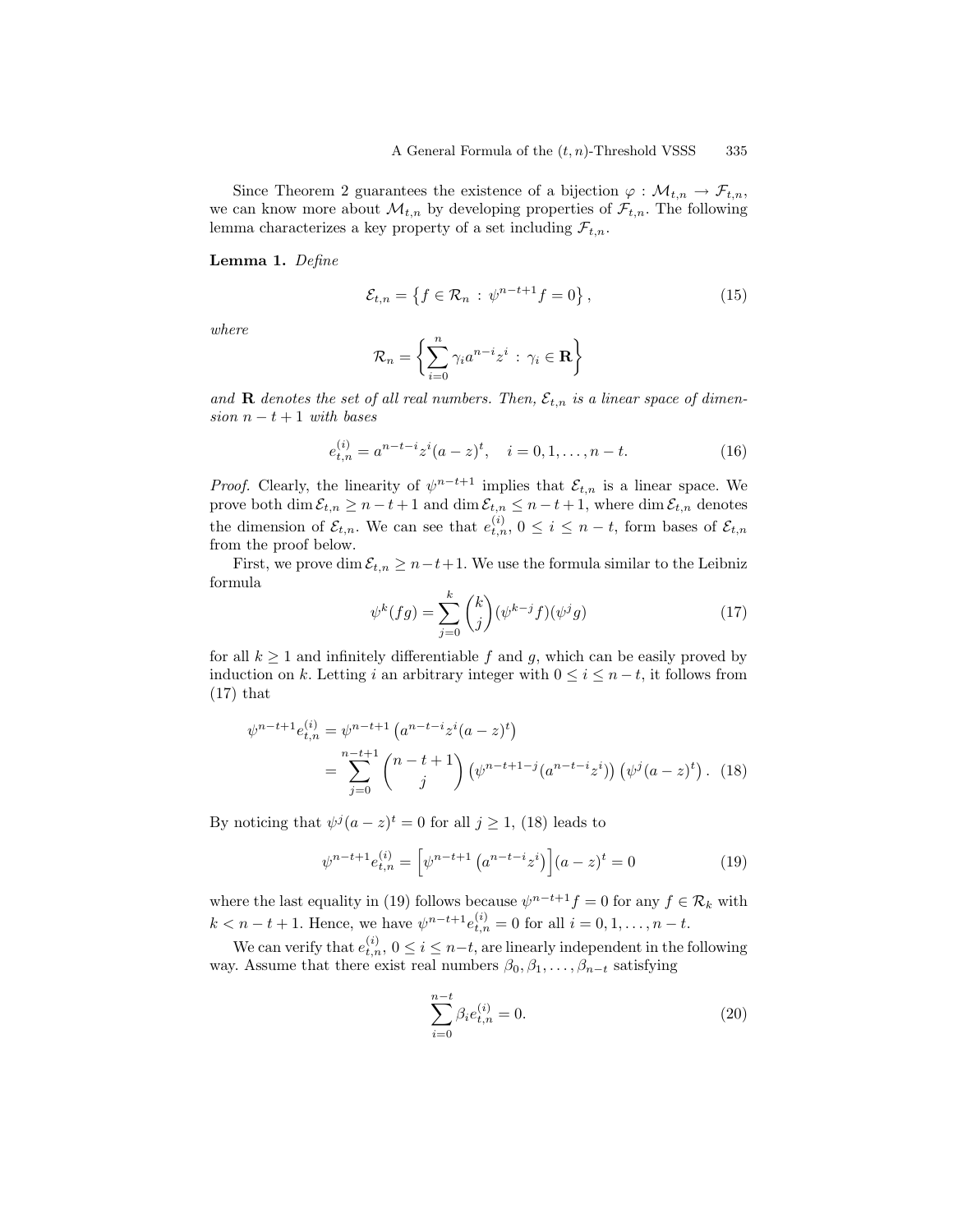We notice that the greatest degree with respect to  $a$  on the left-hand side of (20) is at most *n* and a term including  $a^n$  appears only in  $e_{t,n}^{(0)}$ . This means that  $\beta_0 = 0$ . By repeating this argument, we have  $\beta_0 = \beta_1 = \cdots = \beta_{n-t} = 0$ . Hence, it turns out that  $e_{t,n}^{(i)}$ ,  $0 \leq i \leq n-t$ , are linearly independent. Consequently, we have established that dim  $\mathcal{E}_{t,n} \geq n - t + 1$ .

Next, we prove dim  $\mathcal{E}_{t,n} \leq n-t+1$ . We prove that any  $f \in \mathcal{E}_{t,n}$  can be expressed as a linear combination of  $e_{t,n}^{(i)}$ ,  $0 \le i \le n-t$ . To this end, fix

$$
f = \sum_{i=0}^{n} \gamma_i a^{n-i} z^i \in \mathcal{E}_{t,n}
$$
 (21)

arbitrarily, where  $\gamma_i \in \mathbf{R}$  for all  $i = 0, 1, ..., n - t$ . Then, since among the bases  $e_{t,n}^{(i)}$ ,  $0 \leq i \leq n-t$ , the term including  $a^n$  is contained only in  $e_{t,n}^{(0)}$  and the coefficient of such a term in  $e_{t,n}^{(0)}$  is equal to 1, f can be written as

$$
f = \gamma_0 e_{t,n}^{(0)} + \left(\sum_{i=1}^n \gamma_i a^{n-i} z^i - \gamma_0 e_{t,n}^{(0)}\right). \tag{22}
$$

Notice that the greatest degree with respect to  $a$  of the second term in  $(22)$  is at most  $n-1$ . That is, we can rewrite (22) in the following form:

$$
f = \gamma_0 e_{t,n}^{(0)} + \sum_{i=1}^n \gamma_i' a^{n-i} z^i,
$$
\n(23)

where  $\gamma_i$ ,  $1 \leq i \leq n$ , are constants determined from  $\gamma_i$ ,  $1 \leq i \leq n-t$ , and  $e_{t,n}^{(0)}$ . By repeating this argument, we next have

$$
f = \gamma_0 e_{t,n}^{(0)} + \gamma_1' e_{t,n}^{(1)} + \sum_{i=2}^n \gamma_i'' a^{n-i} z^i,
$$
 (24)

and finally have

$$
f = \sum_{i=0}^{n-t} \tilde{\gamma}_i e_{t,n}^{(i)} + g,\tag{25}
$$

where  $\tilde{\gamma}_i, 0 \le i \le n-t$ , are constants,  $g = z^{n-t+1}h$  and  $h \in \mathcal{R}_{t-1}$ . Here, we use the following lemma that is proved in Appendix B.

**Lemma 2.** Let l be an arbitrary integer satisfying  $0 \le l \le n$ . If  $g \in \mathcal{R}_n$  can be written as  $g = z<sup>l</sup>h$  for some  $h \in \mathcal{R}_{n-l}$  and satisfies  $\psi<sup>l</sup>g = 0$ , then  $g = 0$ .

Since it holds that  $\psi^{n-t+1}f = 0$  and  $\psi^{n-t+1}e^{(i)}_{t,n} = 0$  for all  $i = 0, 1, \ldots, n-t$ , (25) implies that  $\psi^{n-t+1}g = 0$ . By applying Lemma 2 to g in (25), we have  $g = 0$ . This completes the proof of dim  $\mathcal{E}_{t,n} \leq n - t + 1$ .

Now, we are ready to give the following theorem that characterizes  $\mathcal{F}_{t,n}$  as lattice points.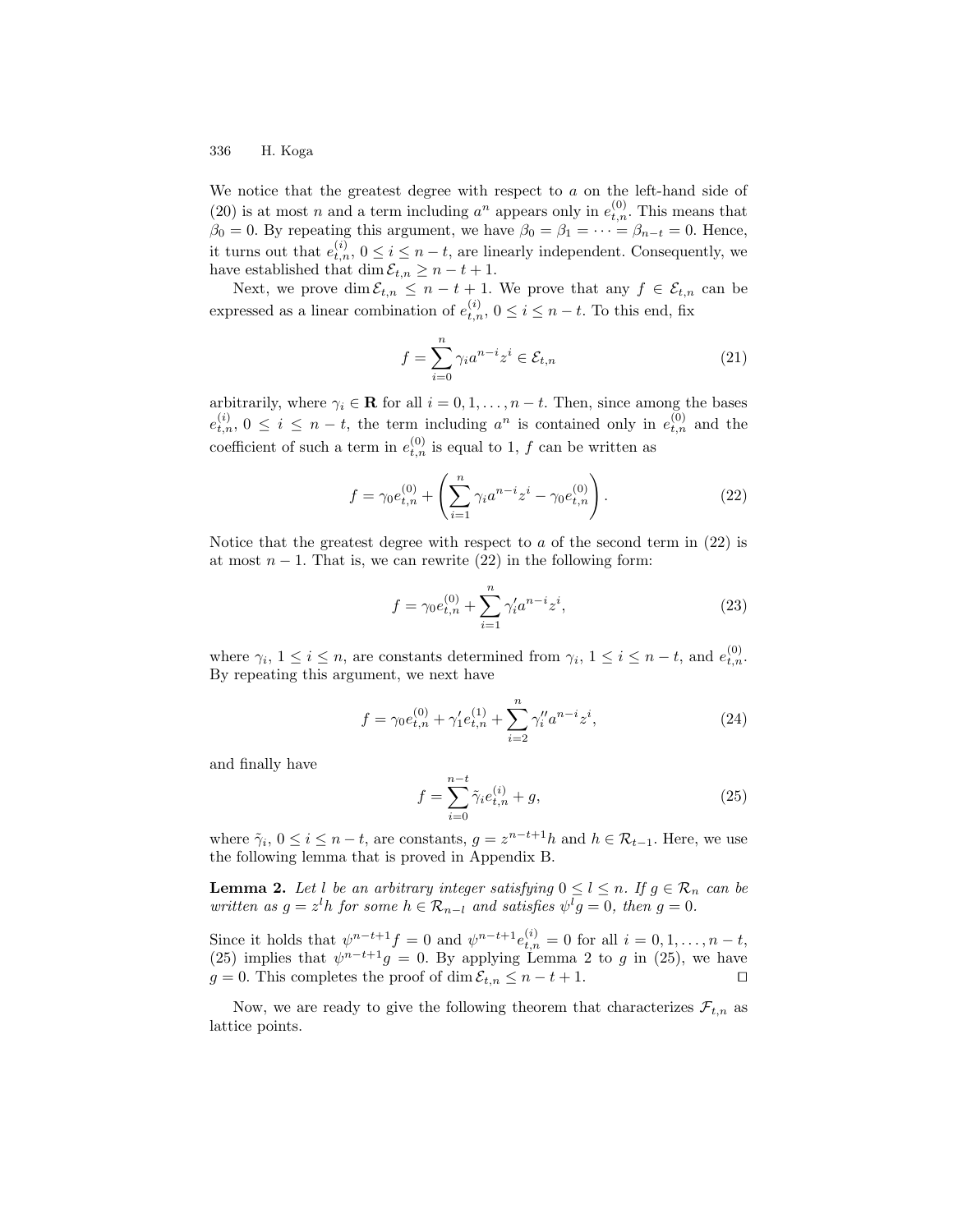**Theorem 3.** For any  $n \geq 2$  and  $2 \leq t \leq n$ , it holds that

$$
\mathcal{F}_{t,n} = \left\{ \sum_{i=0}^{n-t} \beta_i e_{t,n}^{(i)} : \beta_i \in \mathbf{Z} \text{ for all } i = 0, 1, \dots, n-t \text{ and } \sum_{i=0}^{n-t} \beta_i > 0 \right\}. \tag{26}
$$

*Proof.* We use the fact that  $e_{t,n}^{(i)}$ ,  $0 \le i \le n-t$ , satisfy  $\psi^{n-t} e_{t,n}^{(i)} = (n-t)!(a-z)^t$ and therefore

$$
\psi^{n-t} e_{t,n}^{(i)}|_{z=0} = (n-t)! a^t \text{ for all } i = 0, 1, \dots, n-t,
$$
 (27)

which can be easily verified similarly to the method that develops  $\psi^{n-t+1}e^{(i)}_{t,n} = 0$ in (18) and (19). Let  $\mathcal{L}_{t,n}$  denote the set on the right-hand side of (26). We prove Theorem 3 by developing both  $\mathcal{F}_{t,n} \subseteq \mathcal{L}_{t,n}$  and  $\mathcal{L}_{t,n} \subseteq \mathcal{F}_{t,n}$ . Since  $\mathcal{F}_{t,n} \subset \mathcal{E}_{t,n}$ , an arbitrary  $f \in \mathcal{F}_{t,n}$  can be expressed as

$$
f = \sum_{i=0}^{n-t} \beta_i e_{t,n}^{(i)} + g \tag{28}
$$

by using the same method that yields (25), where  $g = z^{n-t+1}h$  and  $h \in \mathcal{R}_{t-1}$ . If we apply Lemma 2 to g in (28), we have  $g = 0$ . In addition, it is important to notice that  $\beta_i \in \mathbf{Z}$  for all  $i = 0, 1, ..., n - t$  because no division is included in the method. By applying  $\psi^{n-t}$  to both sides of (28) and set  $z = 0$ , we have

$$
\psi^{n-t} f|_{z=0} = (n-t)! \left( \sum_{i=0}^{n-t} \beta_i \right) a^t \tag{29}
$$

from (27). Since  $f \in \mathcal{F}_{t,n}$  satisfies  $\psi^{n-t} f|_{z=0} = C a^t$  for some integer  $C > 0$ , (29) implies that  $\sum_{i=0}^{n-t} \beta_i > 0$ . This establishes  $\mathcal{F}_{t,n} \subseteq \mathcal{L}_{t,n}$ .

Proof of  $\mathcal{L}_{t,n} \subseteq \mathcal{F}_{t,n}$  is easy. Fix an  $f \in \mathcal{L}_{t,n}$  arbitrarily. Since  $f \in \mathcal{L}_{t,n}$ , f is expressed as  $f = \sum_{i=0}^{n-t} \beta_i e_{t,n}^{(i)}$ , where  $\beta_i \in \mathbf{Z}$  for all  $i = 0, 1, ..., n-t$  and  $\sum_{i=0}^{n-t} \beta_i > 0$ . Then, it immediately follows from Lemma 1, (27) and the linearity of  $\psi^{n-t+1}$  and  $\psi^{n-t}$  that

$$
\psi^{n-t+1}f = \sum_{i=0}^{n-t} \beta_i(\psi^{n-t+1}e_{t,n}^{(i)}) = \sum_{i=0}^{n-t} \beta_i \cdot 0 = 0,
$$
\n(30)

$$
\psi^{n-t} f|_{z=0} = \sum_{i=0}^{n-t} \beta_i (\psi^{n-t} e_{t,n}^{(i)})|_{z=0} = (n-t)! \left( \sum_{i=0}^{n-t} \beta_i \right) a^t,
$$
 (31)

which shows that  $f \in \mathcal{F}_{t,n}$  because  $\sum_{i=0}^{n-t} \beta_i > 0$  by assumption.

Now, define

$$
\mathcal{B}_k = \left\{ (\beta_0, \beta_1, \dots, \beta_{k-1}) \in \mathbf{Z}^k : \sum_{i=0}^{k-1} \beta_i > 0 \right\}.
$$
 (32)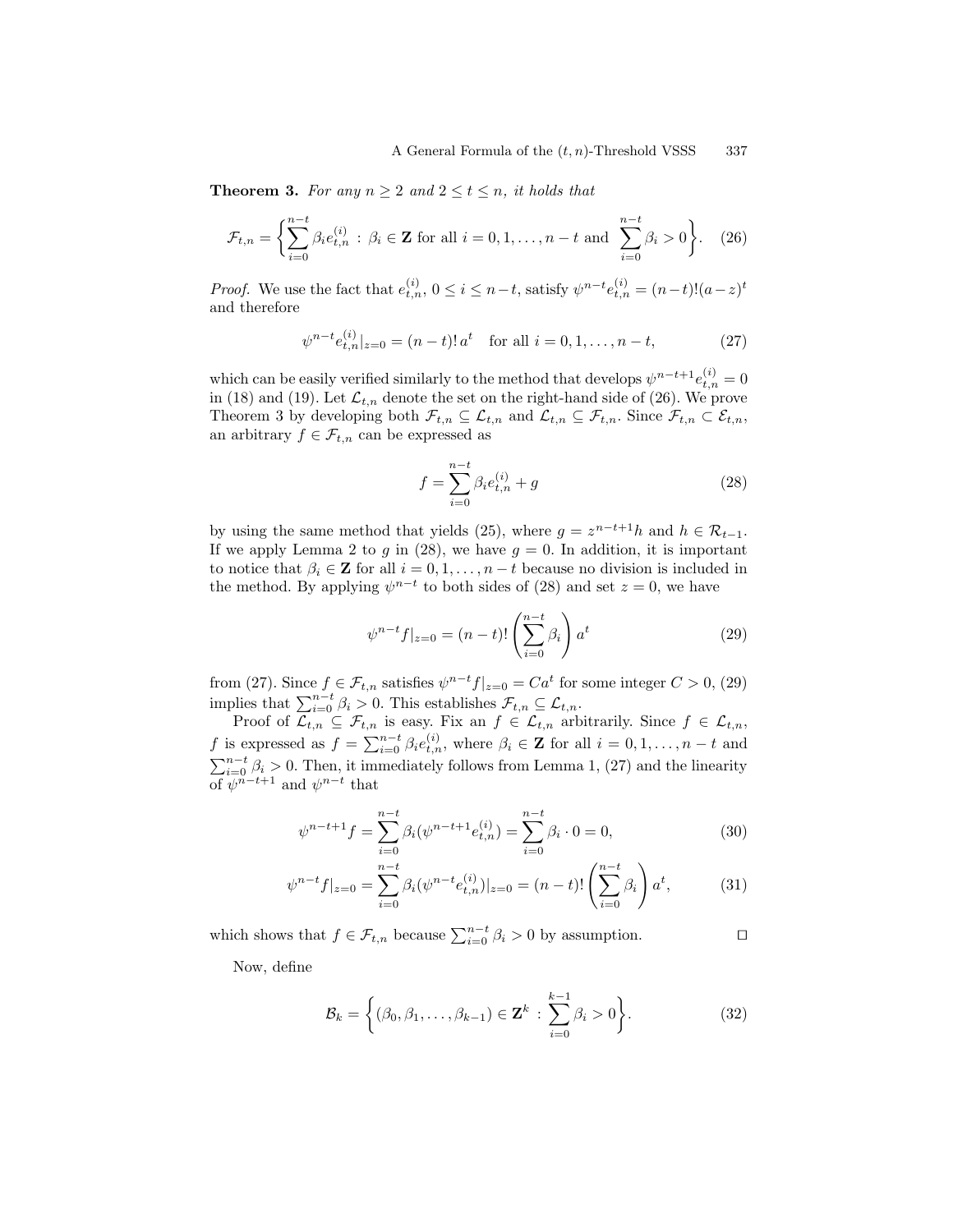for  $k \geq 1$ . Then, Theorem 3 tells us that each  $(\beta_0, \beta_1, \ldots, \beta_{n-t}) \in \mathcal{B}_{n-t+1}$ gives an element of  $f \in \mathcal{F}_{t,n}$ . Since Theorem 2 guarantees that there exists a bijection  $\varphi : \mathcal{M}_{t,n} \to \mathcal{F}_{t,n}$ , such that  $f \in \mathcal{F}_{t,n}$  yields a pair of generating matrices  $\varphi^{-1}(f) = (X_0, X_1) \in \mathcal{M}_{t,n}$ . The following corollary describes properties of such a pair of generating matrices.

**Corollary 1.** Let  $(\beta_0, \beta_1, \ldots, \beta_{n-t}) \in \mathcal{B}_{n-t+1}$  be arbitrarily given. Let  $(X_0, X_1) \in$  $\mathcal{M}_{t,n}$  be the pair of generating matrices corresponding to  $f = \sum_{i=0}^{n-t} \beta_i e_{t,n}^{(i)} \in \mathcal{F}_{t,n}.$ Then, the relative difference  $\alpha$  of  $(X_0, X_1)$  is given by

$$
\alpha = 2 \sum_{i=0}^{n-t} \beta_i / \left[ \binom{n}{t} ||f|| \right],\tag{33}
$$

where ||f|| denotes the norm of f. In addition, the number of rows in  $X_0$  (or  $X_1$ ) is equal to  $||f|| \cdot n!/2$ .

*Proof.* Recall that  $\psi^{n-t} f|_{z=0}$  is given by (31) for any  $f = \sum_{i=0}^{n-t} \beta_i e_{t,n}^{(i)} \in \mathcal{F}_{t,n}$ . Equation (31) means that the relative difference of the pair of generating matrices  $\varphi^{-1}(f) = (X_0, X_1)$  is caused by  $(n-t)! \left( \sum_{i=0}^{n-t} \beta_i \right)$  CPMs each of which is represented as  $a^t$ . Since the CPM represented as  $a^t$  contains t! 0's, the number of subpixels yielding relative difference is equal to  $W = (n - t)!t! \sum_{i=0}^{n-t} \beta_i$ .

Next, we evaluate the number of rows contained in  $X_0$  or  $X_1$ . Recall that, letting  $f = f^+ - f^-$  be the decomposition of f,  $X_0$  and  $X_1$  have the polynomial representations  $f^+$  and  $f^-$ , respectively. Clearly, we have  $||f|| = ||f^+|| + ||f^-||$ . In addition, since  $f = \sum_{i=0}^{n-t} \beta_i e_{t,n}^{(i)}$  and  $e_{t,n}^{(i)}|_{a=z=1} = 0$  for all  $i = 0, 1, ..., n-t$ , setting  $a = z = 1$  in  $f = f^+ - f^-$  leads to  $||f^+|| = ||f^-||$ . Hence, it holds that  $||f^+|| = ||f^-|| = ||f||/2$ . Since both  $X_0$  and  $X_1$  are concatenations of  $||f^+|| = ||f^-||$  CPMs each of which has n! rows, the number of rows M of  $X_0$ and  $X_1$  turns out to satisfy  $M = ||f|| \cdot n!/2$ . Then, the claim of the corollary is immediate because  $\alpha = W/M$ .

We have developed a method which enables us to construct a pair of generating matrix  $(X_0, X_1) \in \mathcal{M}_{t,n}$  from an  $f \in \mathcal{F}_{t,n}$ . In fact, letting f be an arbitrary element of  $\mathcal{F}_{t,n}$  and  $f = f^+ - f^-$  the decomposition of f,  $X_0$  and  $X_1$  are concatenations of CPMs with the polynomial representations  $f^+$  and  $f^-$ , respectively. However, Corollary 1 tells us that the number of rows of such  $X_0$  and  $X_1$  can be large because they have  $||f|| \cdot n!/2$  rows.

However, we can also develop a method for finding a pair of generating matrices with less number of rows. We make use of the fact that any CPM can be written as a concatenation of DPMs. To this end, we define

$$
\mathcal{G}_{t,n}^* = \left\{ \sum_{i=0}^n \gamma_i \frac{a^{n-i} z^i}{(n-i)! i!} \in \mathcal{G}_{t,n} : \gcd\{\gamma_i : i = 0, 1, \dots, n-t\} = 1 \right\},\qquad(34)
$$

where  $\gcd\{\gamma_i : i = 0, 1, \ldots, n - t\}$  denotes the greatest common divisor  $\geq 1$ . In order to reduce the number of rows, we use the mapping  $\pi: \mathcal{F}_{t,n} \to \mathcal{G}_{t,n}^*$  given in the following proposition.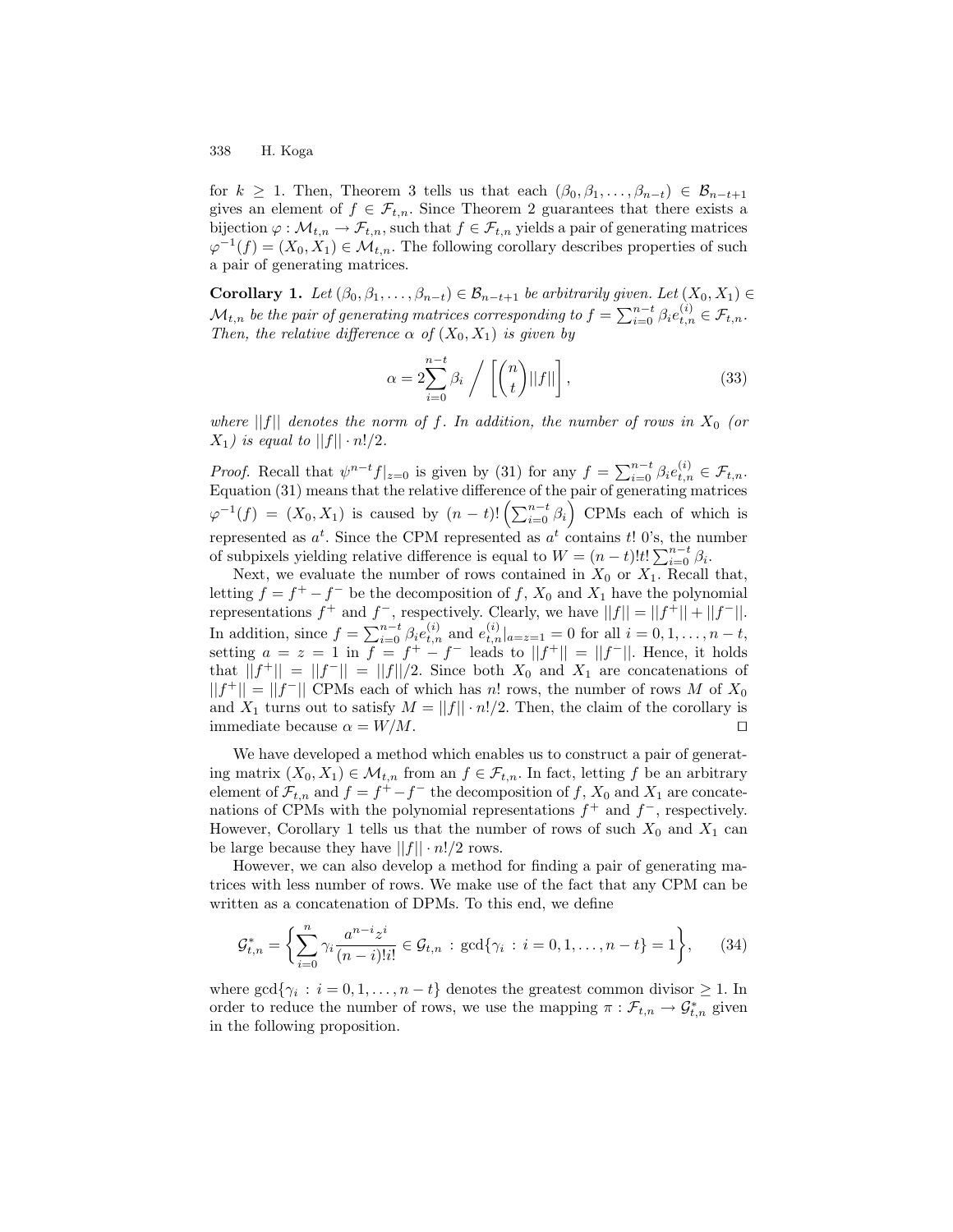**Proposition 2.** For any  $n \geq 2$  and  $2 \leq t \leq n$  there exists a surjection  $\pi$ :  $\mathcal{F}_{t,n} \to \mathcal{G}^*_{t,n}.$ 

*Proof.* We define  $\pi$  in the following way. Let  $f = \sum_{i=0}^{n} \gamma_i a^{n-i} z^i$  be an arbitrary element in  $\mathcal{F}_{t,n}$ . Since for each  $i = 0, 1, \ldots, n$  the CPM with the monomial representation  $a^{n-i}z^i$  is concatenation of  $(n-i)!i!$  DPMs with the monomial representation  $\frac{a^{n-i}z^{i}}{(n-i)!i}$  $\frac{a^{n}+z^{n}}{(n-i)!i!}$ , f can be written as

$$
f = \sum_{i=0}^{n} \gamma_i (n-i)! i! \frac{a^{n-i} z^i}{(n-i)! i!}.
$$
 (35)

Define G by  $G = \gcd\{\gamma_i(n-i)!i! : i = 0, 1, \ldots, n-t\}.$  Then, we can define  $\pi\,:\,\mathcal{F}_{t,n}\,\rightarrow\,\mathcal{G}^*_{t,n} \,\text{ as }\, \pi\,:\,f\,\mapsto\,\sum_{i=0}^n\frac{\gamma_i(n-i)!i!}{G}$  $\frac{(-i)!i!}{G} \frac{a^{n-i}z^i}{(n-i)!i}$  $\frac{a^{n} \cdot z^{n}}{(n-i)!i!}$ . It is easy that this  $\pi$  is surjective.  $\Box$ 

We call the operation converting  $f \in \mathcal{F}_{t,n}$  into  $\pi(f) \in \mathcal{G}_{t,n}^*$  the *contraction*. Notice that Theorem 2-(b) guarantees that  $(Y_0, Y_1) \stackrel{\text{def}}{=} \sigma^{-1}(\pi(f))$  becomes a pair of generating matrices of the  $(t, n)$ -VSSS. Obviously, while the relative difference caused by  $(Y_0, Y_1)$  is the same as that of  $(X_0, X_1)$ , the number of rows of  $Y_i$ becomes  $1/G$  times as  $X_i$  for  $i = 0, 1$ . Summarizing, we have the following theorem giving a general formula of the  $(t, n)$ -VSSS:

**Theorem 4.** Let  $n \geq 2$  and  $2 \leq t \leq n$  be arbitrary integers. Then, for each  $(\beta_0, \beta_1, \ldots, \beta_{n-t}) \in \mathcal{B}_{n-t+1}, f = \sum_{i=0}^{n-t} \beta_i e_{t,n}^{(i)}$  leads to a pair of the generating matrices  $(Y_0, Y_1) = \sigma^{-1}(\pi(f)) \in \mathcal{N}_{t,n}$ . The relative difference  $\alpha$  and the number of rows M of such a  $(Y_0, Y_1)$  is given by (33) and  $M = ||f|| \cdot n!/(2G)$ , respectively, where, letting  $f = \sum_{i=0}^{n} \gamma_i a^{n-i} z^i$  denote the expansion of f, G is defined by  $G = \gcd{\gamma_i(n-i)!i! : i = 0, 1, ..., n}.$ 

*Example 1.* We construct a pair of generating matrices  $(Y_0, Y_1)$  for the  $(3, 4)$ -VSSS by using Theorem 4. Theorem 4 tells us that for each  $(\beta_0, \beta_1) \in \mathcal{B}_2$  f =  $\beta_0 a(a-z)^3 + \beta_1 z(a-z)^3$  yields  $(Y_0, Y_1) \in \mathcal{N}_{3,4}$ . If we set  $(\beta_0, \beta_1) = (1, 1)$ , it easily follows that

$$
f = a(a - z)^3 + z(a - z)^3
$$
  
=  $a^4 - 2a^3z + 2az^3 - z^4$   
=  $4!\frac{a^4}{4!} - 2 \cdot 3!\frac{a^3z}{3!1!} + 2 \cdot 3!\frac{az^3}{1!3!} - 4!\frac{z^4}{4!}$   
=  $2 \cdot 3!\left[2\frac{a^4}{4!} - \frac{a^3z}{3!1!} + \frac{az^3}{1!3!} - 2\frac{z^4}{4!}\right],$  (36)

which means that  $g \stackrel{\text{def}}{=} \pi(f) = 2\frac{a^4}{4!} - \frac{a^3 z}{3!1!} + \frac{az^3}{1!3!} - 2\frac{z^4}{4!}$ . Since the decomposition of g is given by  $g^+ = 2\frac{a^4}{4!} + \frac{az^3}{1!3!}$  and  $g^- = \frac{a^3z}{3!1!} + 2\frac{z^4}{4!}$ , the concatenations of DPMs corresponding to  $\tilde{g}^+$  and  $g^-$  become  $\tilde{Y}_0$  and  $\tilde{Y}_1$  respectively. By using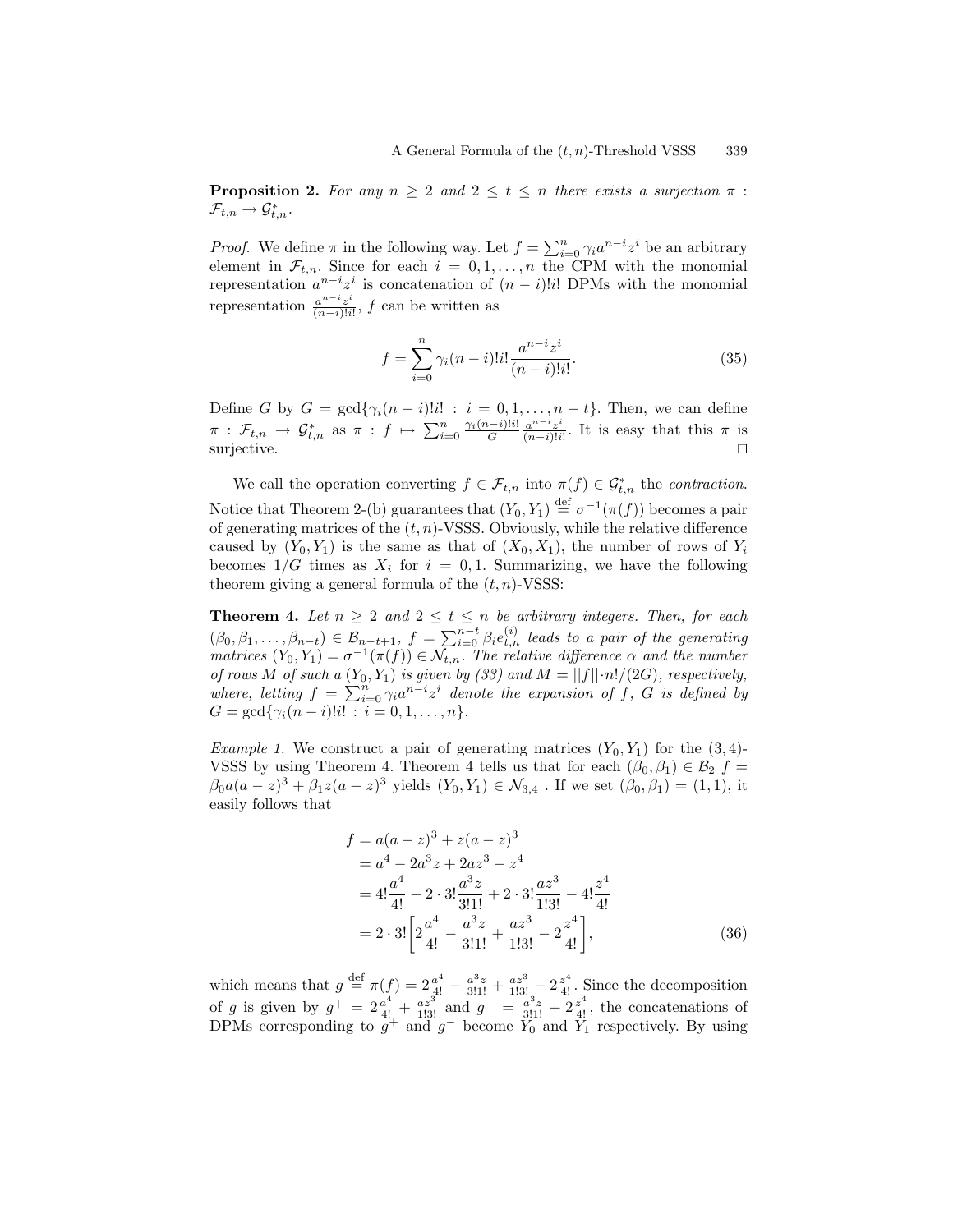Proposition 1-(a) we obtain

| $Y_0 =$ | [000111] |  |  | [111000]                                                                                           |  |
|---------|----------|--|--|----------------------------------------------------------------------------------------------------|--|
|         | 001110   |  |  | and $Y_1 = \begin{bmatrix} 1 & 1 & 0 & 1 & 0 & 0 \\ 1 & 1 & 0 & 0 & 1 & 0 \end{bmatrix}$<br>110001 |  |

.

This pair of generating matrices, which yields  $\alpha = 1/6$ , coincides with the pair of generating matrices of the  $(3, n)$ -VSSS given by Naor and Shamir [14] with  $n = 4$ . Recall that  $(Y_0, Y_1)$  is heuristically constructed in [14].

Notice that the converse of Theorem 4 is also true. That is, we can show that for any  $(Y_0, Y_1) \in \mathcal{N}_{t,n}$  there exists an  $f \in \mathcal{F}_{t,n}$  satisfying  $(Y_0, Y_1) = \sigma^{-1}(\pi(f)).$ This property is due to the fact that  $\pi: \mathcal{F}_{t,n} \to \mathcal{G}_{t,n}^*$  is surjective and there exists a surjection  $\tilde{\pi}: \mathcal{G}_{t,n} \to \mathcal{G}_{t,n}^*$  which is defined similarly to  $\pi$  in Proposition 2.

#### 3.2 Construction of Suboptimal  $(t, n)$ -VSSS Using the Formula

In this subsection we consider construction of an optimal  $(t, n)$ -VSSS by using Theorem 4. We consider the following two kinds of criteria for optimization: (A) maximization of the relative difference  $\alpha$ , and (B) minimization of the number of rows M. If there exist more than one pair of generating matrices with maximum  $\alpha$  under (A), we choose the pair with the smallest M. On the other hand, if there exist more than one pair of generating matrices with minimum M under (B), we choose the pair of with the greatest  $\alpha$ .

How can we find the optimal  $(Y_0, Y_1) \in \mathcal{N}_{t,n}$  by using Theorem 4 under criteria (A) or (B)? Unfortunately, it is quite difficult to find the optimal  $(Y_0, Y_1)$  theoretically because the formulas of  $\alpha$  and M given in Theorem 4 include  $||f||$  or G. However, we can use Theorem 4 in the following way for finding a suboptimal pair of generating matrices of  $(t, n)$ -VSSS. We first choose a subset  $\mathcal{B}'_{n-t+1} \subset \mathcal{B}_{n-t+1}$  with a finite number of elements adequately. Next, for each  $(\beta_0, \beta_1, \ldots, \beta_{n-t}) \in \mathcal{B}_{n-t+1}'$  we expand  $f = \sum_{i=0}^{n-t} \beta_i e_{t,n}^{(i)}$  to the form  $f = \sum_{i=0}^{n} \gamma_i a^{n-i} z^i$  and compute  $G = \gcd{\gamma_i(n-i)!i! : i = 0, 1, ..., n}$ . Since Theorem 4 tells us that both M and  $\alpha$  are determined from f and G, recalling that  $|\mathcal{B}_{n-t+1}'| < \infty$ , we can find  $(\beta_0, \beta_1, \ldots, \beta_{n-t}) \in \mathcal{B}_{n-t+1}'$  that leads to  $(Y_0, Y_1) \in \mathcal{N}_{t,n}$  optimal in  $\mathcal{B}_{n-t+1}'$ . Though we mention only (A) and (B) as criteria of optimization here, such a search is possible under another criterion given in [7, 15]. In addition, notice that, since  $\mathcal{B}_{n-t+1}$  is a countably infinite set, we can choose  $\mathcal{B}_{n-t+1}'$  such that the suboptimal  $(Y_0, Y_1)$  becomes globally optimal as  $|\mathcal{B}_{n-t+1}'| \to \infty$ .

In our computer search, we defined  $\mathcal{B}_{n-t+1}'$  as the collection of all  $(\beta_0, \beta_1, \ldots, \beta_n)$  $(\beta_{n-t}) \in \mathbb{Z}^{n-t+1}$  satisfying  $\beta_i \geq 0$  for all  $i = 0, 1, \ldots, n-t$ ,  $\gcd\{\beta_0, \beta_1, \ldots, \beta_{n-t}\}$ 1 and  $\sum_{i=0}^{n-t} \beta_i \le 120$ . For each  $n \le 9$  and  $2 \le t \le n-1$  we exhaustively searched for  $(\beta_0, \beta_1, \ldots, \beta_{n-t}) \in \mathcal{B}_{n-t+1}'$  that yields  $(Y_0, Y_1) \in \mathcal{N}_{t,n}$  with the optimality in  $\mathcal{B}'_{n-t+1}$  under the two respective criteria. Clearly, time required for this search becomes long as  $n - t + 1$  increases. However, for small n such as 9 this search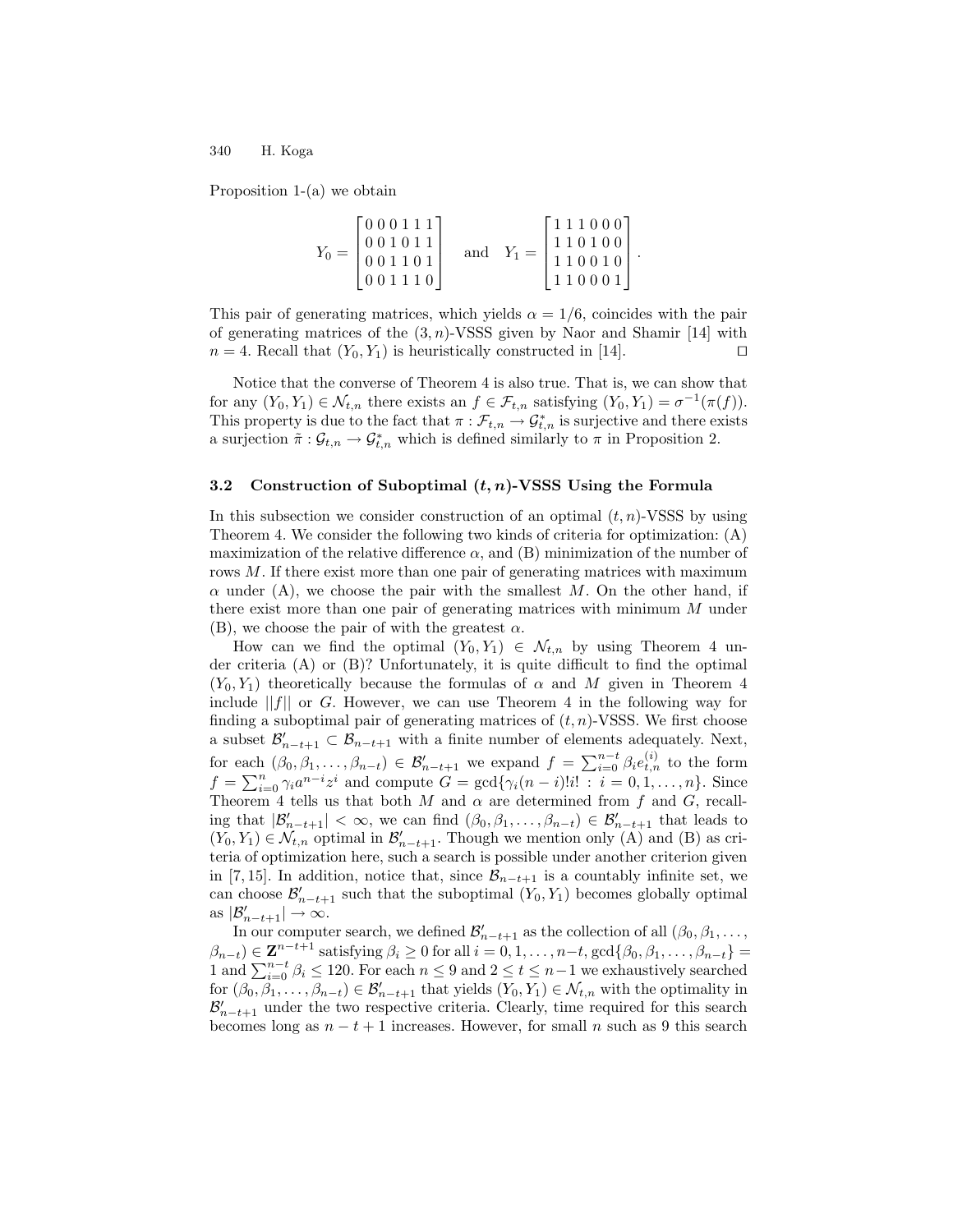|       |           |                | $(t, n)$ $M \alpha$ { $\beta_i$ } $_{i=0}^{n-t}$ | (t, n)     | М       | $\alpha$        | $\{\beta_i\}_{i=0}^{n-t}$                      |
|-------|-----------|----------------|--------------------------------------------------|------------|---------|-----------------|------------------------------------------------|
| (2,3) | 3         |                | $\frac{1}{3}$ {1, 2}, {2, 1}                     | (5,7)      | 48      | $\frac{1}{48}$  | $\{2,3,2\}$                                    |
| (2,4) | 6         | $\frac{1}{3}$  | $\{1, 2, 1\}$                                    | (6,7)      | 70      | $\frac{1}{70}$  | $\{3,4\},\{4,3\}$                              |
| (3,4) | 6         | $\frac{1}{6}$  | $\{1, 1\}$                                       | (2,8)      | 70      | $\frac{2}{7}$   | $\{\{1, 2, 3, 4, 3, 2, 1\}\}$                  |
| (2,5) |           |                | $10\left \frac{3}{10}\right \{2,4,6,3\},\,$      | (3,8)      | 42      | $\frac{2}{21}$  | $\{1, 3, 4, 4, 3, 1\}$                         |
|       |           |                | $\{3,6,4,2\}$                                    | (4,8)      | 160     | $\frac{3}{80}$  | $\{9, 20, 26, 20, 9\}$                         |
| (3,5) | 8         | $\frac{1}{8}$  | $\{3,4,3\}$                                      | (5,8)      | 112     | $\frac{1}{56}$  | $\{2, 5, 5, 2\}$                               |
| (4,5) | 15        |                | $\frac{1}{15}$ {2, 3}, {3, 2}                    | (6,8)      | 198     | $\frac{1}{99}$  | $\{15, 26, 15\}$                               |
| (2,6) | 20        |                | $\frac{3}{10}$ {1, 2, 3, 2, 1}                   | (7,8)      | 140     | $\frac{1}{140}$ | $\{1,1\}$                                      |
| (3,6) |           |                | $10\left \frac{1}{10}\right \{2,3,3,2\}$         | (2,9)      | 126     | $\frac{5}{18}$  | $\{4, 8, 12, 16, 20, 15, 10, 5\}$              |
| (4,6) | $36\,$    |                | $\frac{1}{18}$ {4, 7, 4}                         |            |         |                 | $\{5, 10, 15, 20, 16, 12, 8, 4\}$              |
| (5,6) | 30        | $\frac{1}{30}$ | ${1,1}$                                          | $^{(3,9)}$ | 56      | $\frac{5}{56}$  | $\{\{5, 15, 21, 23, 21, 15, 5\}\}$             |
| (2,7) | 35        |                | $\frac{2}{7}$ {3, 6, 9, 12, 8, 4},               | (4,9)      | 630     | $\frac{2}{63}$  | $\{3, 7, 10, 10, 7, 3\}$                       |
|       |           |                | $\{4, 8, 12, 9, 6, 3\}$                          | (5,9)      |         |                 | $8064 \frac{13}{896} \{11, 29, 37, 29, 11\}$   |
| (3,7) | <b>30</b> | $\frac{1}{10}$ | $\{3, 9, 11, 9, 3\}$                             | (6,9)      |         |                 | $1764 \frac{1}{147} \{19, 39, 37, 17\}$        |
| (4,7) |           |                | $70\frac{3}{70}\left\{15,32,38,20\right\},$      | (7,9)      | $252\,$ |                 | $\frac{1}{252}$ {1, 2, 1}                      |
|       |           |                | $\{20, 38, 32, 15\}$                             | (8,9)      |         |                 | $315\left \frac{1}{315}\right \{4,5\},\{5,4\}$ |

**Table 1.** Suboptimal  $(t, n)$ -VSSS in  $\mathcal{B}_{n-t+1}'$  for  $3 \le n \le 9$  under (A)

was completed in realistic time (at most several days) when we used a personal computer with a Pentium III 1.0GHz processor.

Table 1 shows M and  $\alpha$  of generation matrices of  $(t, n)$ -VSSS that is optimal in  $\mathcal{B}_{n-t+1}'$  under criterion (A). While [3] discusses the optimality on  $\alpha$  for  $t =$  $3, 4, 5, n-1$  from a combinatoric viewpoint under (A), their approach cannot be applied to the cases of  $6 \le t \le n-2$ . We found pairs of generating matrices of  $(6, 8)$ -,  $(6, 9)$ - and  $(7, 9)$ -VSSSs with the optimality  $(A)$  in  $\mathcal{B}_{n-t+1}'$ . For each  $2 \leq n \leq 9$  and  $2 \leq t \leq 4$ ,  $\alpha$  in Table 1 attains the theoretical upper bound given in [8] from linear programming approach (for  $t \geq 5$  no upper bound is given in [8]). In addition, for each  $2 \le n \le 9$  and  $2 \le t \le 5 \alpha$  in Table 1 is greater than or equal to  $\alpha$  in [5] except for the case of (5, 7)-VSSS (for  $t \geq 6$   $\alpha$  is not written in [5]). The pair of generating matrices of the (5, 7)-VSSS in [5], yielding  $\alpha = 4/147$ , may not belong to  $\mathcal{N}_{t,n}$  because we cannot find such a pair even from a larger set  $\{(\beta_0, \beta_1, \beta_2) \in \mathbb{Z}^3 : \beta_0 + \beta_1 + \beta_2 > 0, |\beta_i| \le 1000 \text{ for } i=0,1,2\}.$ Furthermore, a pair of generating matrices of the (4, 7)-VSSS, which is written as  $g = 15\frac{a^7}{7!} - 4\frac{a^6 z}{6!1!} + \frac{a^3 z^4}{3!4!} - 6\frac{az^6}{1!6!} + 20\frac{z^7}{7!}$  in the polynomial expression and was first reported in [12], was turned out to be optimal in  $\mathcal{B}_{n-t+1}'$  (the method for finding such  $g$  is not written in  $[12]$ . Clearly, this pair of generating matrices, yielding  $\alpha = 3/70$  and  $M = 70$ , is better than the pair given by [3] with  $\alpha = 3/80$ and  $M = 160$ .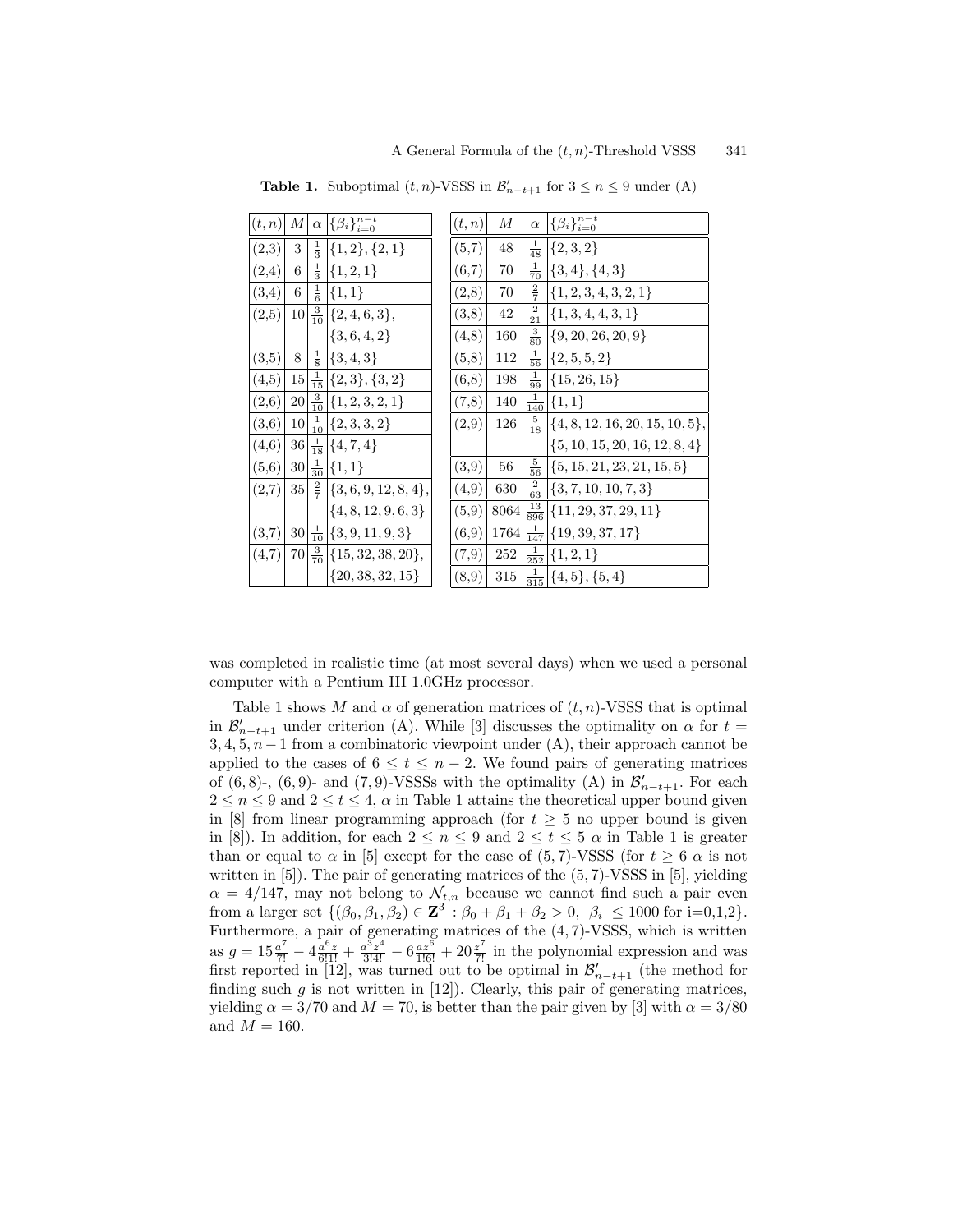On the other hand, if  $n \leq 9$ , under (B) we found pairs of generating matrices  $(Y_0, Y_1)$  with the same number of rows as the pairs given by Droste [6] except for the case of  $(6, 8)$ -VSSS. While Droste [6] mentions the existence of  $(Y_0, Y_1)$ with  $M = 128$  and  $\alpha = 1/128$ , we found  $(Y_0, Y_1)$  with  $M = 126$  and  $\alpha = 1/126$ (choose  $(\beta_0, \beta_1, \beta_2) = (5, 14, 9)$  or  $(9, 14, 5)$ ). In addition, for the case of  $n = 10$ , we found a pair of generating matrices of the  $(8, 10)$ -VSSS with  $M = 590$  and  $\alpha = 1/590$  (choose  $(\beta_0, \beta_1, \beta_2) = (14, 22, 9)$ ), though Droste [6] just mentions the existence of  $(Y_0, Y_1)$  with  $M = 640$  and  $\alpha = 1/640$ .

It is also interesting to find a  $(\beta_0, \beta_1, \dots, \beta_{n-t}) \in \mathcal{B}_{n-t+1}$  that lead to a simple pair of generating matrices  $(Y_0, Y_1) \in \mathcal{N}_{t,n}$ . We conclude the paper by giving such a  $(Y_0, Y_1)$  expressed in the polynomial representation for  $t = n, n - 1, 2$ 

#### $(i)$   $(n, n)$ -VSSS

Theorem 3 tells us that elements of  $\mathcal{F}_{n,n}$  can be written as  $f = \beta_0(a-z)^n$ , where  $\beta_0$  is a positive integer. Then, it easily follows that

$$
f = \beta_0 \sum_{i=0}^{n} (-1)^i {n \choose i} a^{n-i} z^i
$$

$$
= \beta_0 n! \left[ \sum_{i=0}^{n} (-1)^i \frac{a^{n-i} z^i}{(n-i)! i!} \right]
$$

Hence, we have  $\pi(f) = \sum_{i=0}^{n} (-1)^i \frac{a^{n-i}z^i}{(n-i)!i}$  $\frac{a^{n}+z^{n}}{(n-i)!i!}$  that is independent of  $\beta_0$ . This is a pair of generating matrices with  $\alpha = 1/2^n$  given by Naor and Shamir [14].

(ii)  $(n-1, n)$ -VSSS

Theorem 3 guarantees that  $f \in \mathcal{F}_{n-1,n}$  can be expressed as  $f = \beta_0 a (a (z)^{n-1} + \beta_1 z (a-z)^{n-1}$ , where  $(\beta_0, \beta_1) \in \mathcal{B}_2$ . We set  $\beta_0 = \beta_1 = 1$  for even n and  $\beta_0 = \lfloor \frac{n}{2} \rfloor$  and  $\beta_1 = \lceil \frac{n}{2} \rceil$  for odd *n*. Then,  $\pi(f)$  can be expressed as

$$
\pi(f) = \begin{cases} \sum_{i=0}^{n} (-1)^{i} \left(\frac{n}{2} - i\right) \frac{a^{n-i} z^{i}}{(n-i)! i!}, & \text{if } n \text{ is even,} \\ \sum_{i=0}^{n} (-1)^{i} \left(\frac{n+1}{2} - i\right) \frac{a^{n-i} z^{i}}{(n-i)! i!}, & \text{if } n \text{ is odd,} \end{cases}
$$

which leads to the pair of generating matrices with  $M = \frac{n}{2} {n \choose n/2-1}$  and  $\alpha =$  $1/[\frac{n}{2} {n-1 \choose n/2-1}]$  for even n and  $M = n {n-1 \choose (n-1)/2}$  and  $\alpha = 4/[n {n-1 \choose (n-1)/2}]$  for odd n. These pairs of generating matrices are given by Blundo et al [3].

#### (iii)  $(2, n)$ -VSSS

By Theorem 3,  $f \in \mathcal{F}_{2,n}$  can be written as  $f = \sum_{i=0}^{n-2} \beta_i a^{n-2-i} z^i (a-z)^2$ , where  $(\beta_0, \beta_1, \ldots, \beta_{n-2}) \in \mathcal{B}_{n-1}$ . If we set  $\beta_i = n-1-i$  for all  $i = 0, 1, \ldots, n-2$ , we have

$$
\pi(f) = (n-1)\frac{a^n}{n!} - \frac{a^{n-1}z}{(n-1)!1!} + \frac{z^n}{n!},
$$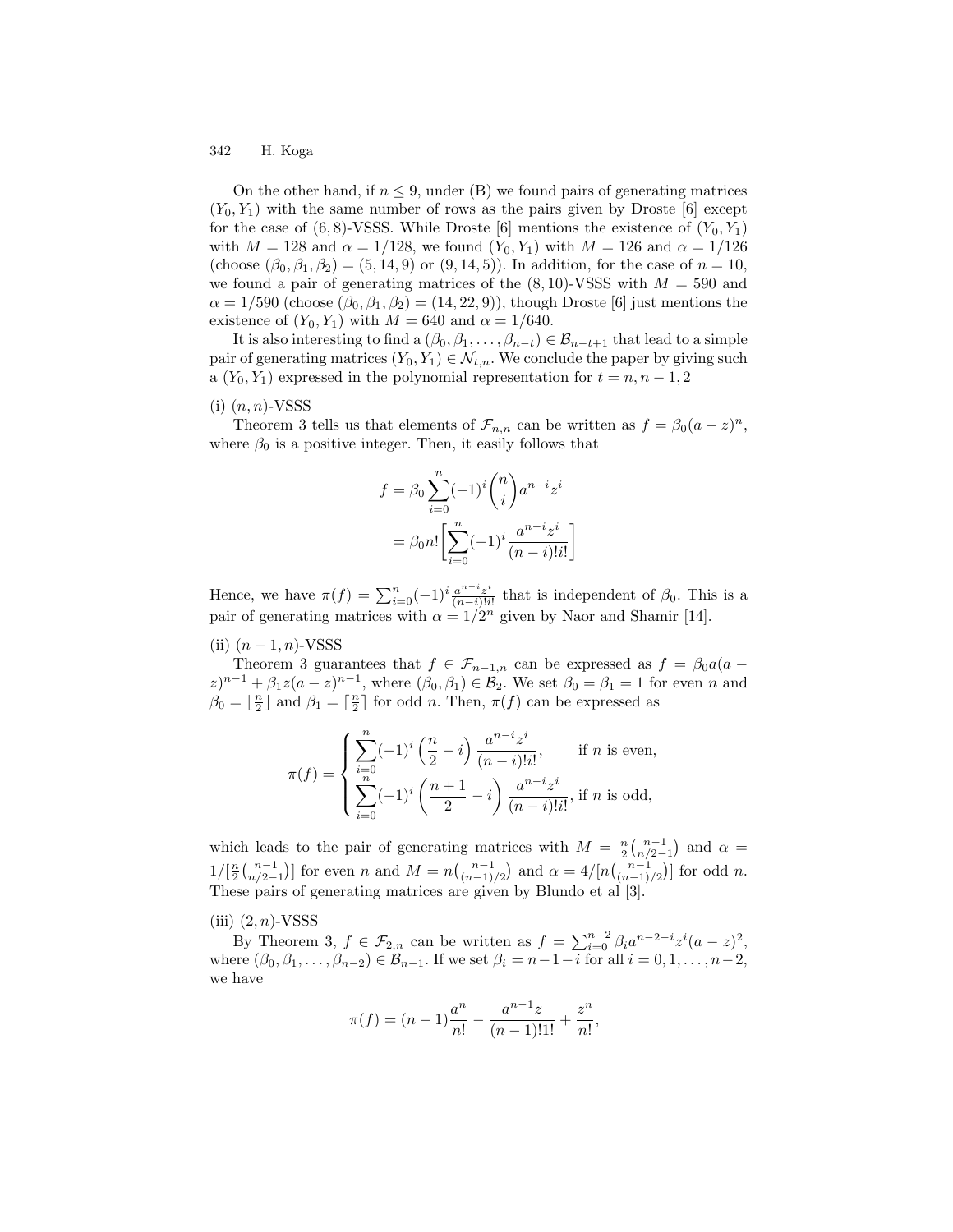which leads to the pair of generating matrices given by Naor and Shamir [14] with  $M = n$  and  $\alpha = 1/n$ . On the other hand, for the case of even n if we set  $\beta_i = i + 1$  for  $i = 0, 1, \ldots, \frac{n}{2} - 1$  and  $\beta_i = n - i - 1$  for  $i = \frac{n}{2}, \frac{n}{2} + 1, \ldots, n - 2$ , we have

$$
\pi(f) = \frac{1}{2} \binom{n}{n/2} \frac{a^n}{n!} - \frac{a^{n/2} z^{n/2}}{(n/2)!(n/2)!} + \frac{1}{2} \binom{n}{n/2} \frac{z^n}{n!},
$$

The pair of generating matrices corresponding to f above satisfies  $M = \binom{n}{n/2}$ and  $\alpha = \frac{n}{4(n-1)}$ .

## Appendix:

## A Proof of Theorem 1

We prove Theorem 1-(a) here because Theorem 1-(b) can be developed similarly. Let  $X_0$  and  $X_1$  be concatenations of CPMs with the polynomial representations  $f_0$  and  $f_1$ , respectively. By the assumption of the theorem,  $f_0$  and  $f_1$  satisfy (7) and (8). In view of Definition 1 and the definition of the generating matrices, it is sufficient to prove that (i)  $X_0[S] = X_1[S]$  for any  $S \in 2^{\mathcal{P}}$  with  $|S| = t - 1$ , and (ii)  $h(\text{OR}(X_0[S])) < h(\text{OR}(X_1[S]))$  for any  $S \in 2^{\mathcal{P}}$  with  $|S| = t$ .

The proof of property (i) is simple. Since Proposition 1 tells us that for  $i = 0, 1$  application of  $\psi^{n-t+1}$  to  $f_i$  means elimination of arbitrary  $n-t+1$  rows from  $X_i$ , (7) implies that  $X_0[S] = X_1[S]$  for any  $S \in 2^P$  with  $|S| = t - 1$ . This establishes property (i). On the other hand, we notice that  $\psi^{n-t} f_i|_{z=0}$  means the number of the CPMs represented as  $a^t$  in  $OR(X_i[S])$  for any  $S \in 2^P$  with  $|S| = t$ . Then, (8) implies that  $OR(X_0[S])$  contains the CPMs represented as  $a^t$  more than  $OR(X_1[S])$ , which immediately leads to  $h(OR(X_0[S])) < h(OR(X_1[S]))$ . This establishes property (ii).

## B Proof of Lemma 2

We prove Lemma 2 by induction on l. The claim of the lemma is trivial if  $l = 0$ . Let  $l \geq 1$  be an arbitrary integer and suppose that an arbitrary  $g \in \mathcal{R}_n$  with  $g = z<sup>l</sup>h$  for some  $h \in \mathcal{R}_{n-l}$  satisfies  $\psi<sup>l</sup>g = 0$ . Since

$$
\psi^{l} g = \psi^{l} (z^{l} h)
$$
  
=  $\psi^{l-1} (\{ l h + z \cdot (\psi h) \} z^{l-1}),$  (B.1)

we have

$$
lh + z \cdot (\psi h) = 0 \tag{B.2}
$$

by induction hypothesis. Setting

$$
h = \gamma_0 a^{n-l} + \gamma_1 a^{n-l-1} z + \dots + \gamma_{n-l} z^{n-l},
$$